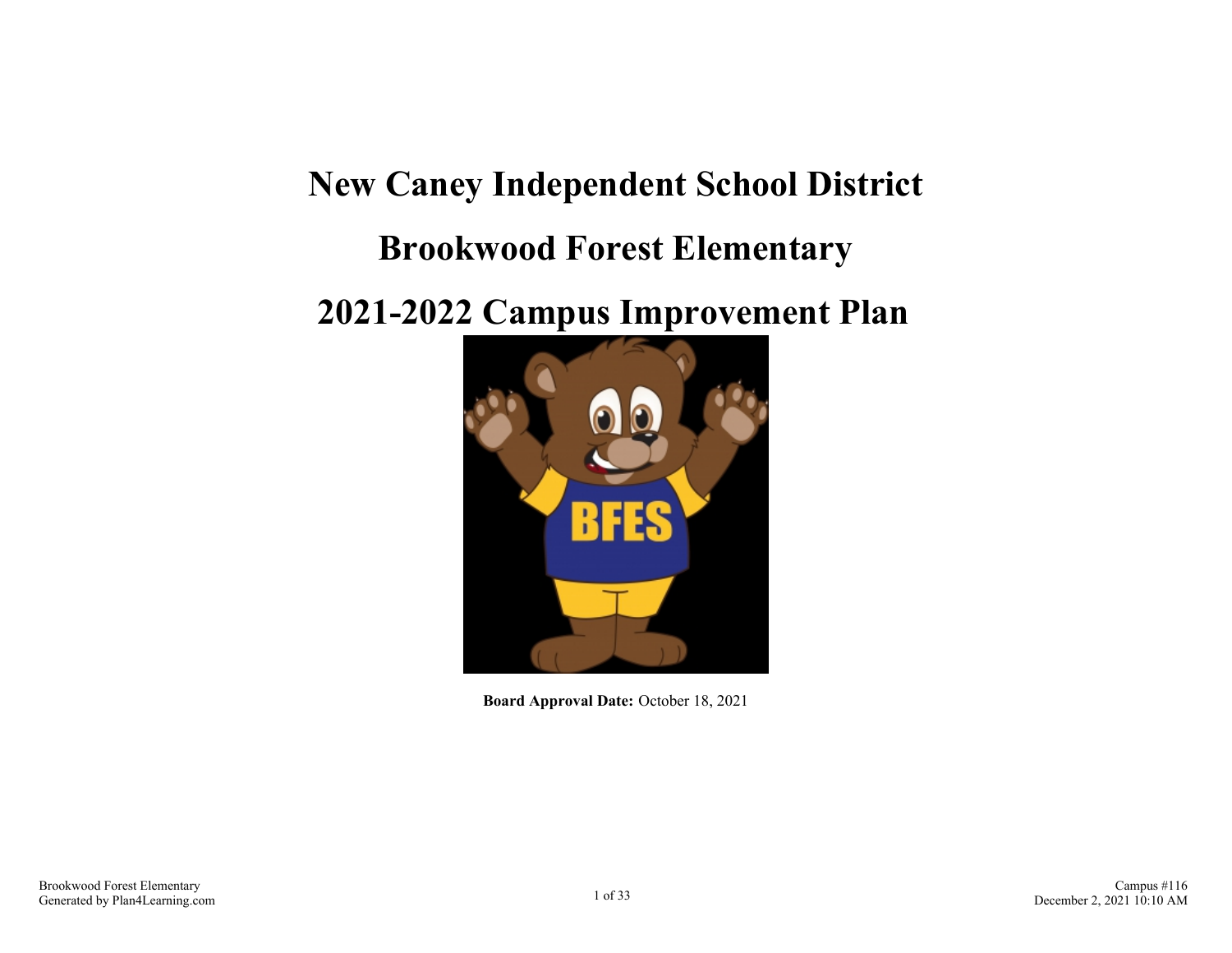## **Mission Statement**

Promote Brookwood Forest Elementary students who are equipped to thrive in the REALITY of their future.

## **Vision**

Preparing our Brookwood Forest Elementary learning community for the REALITY of tomorrow.

## **Value Statement**

Brookwood Forest Elementary believes that our students and staff must be:

Responsible Citizens

Effective Communicators

Academically Prepared

Lifelong Learners

Interpersonal Collaborators

Thinking with Innovation

Yes Minded!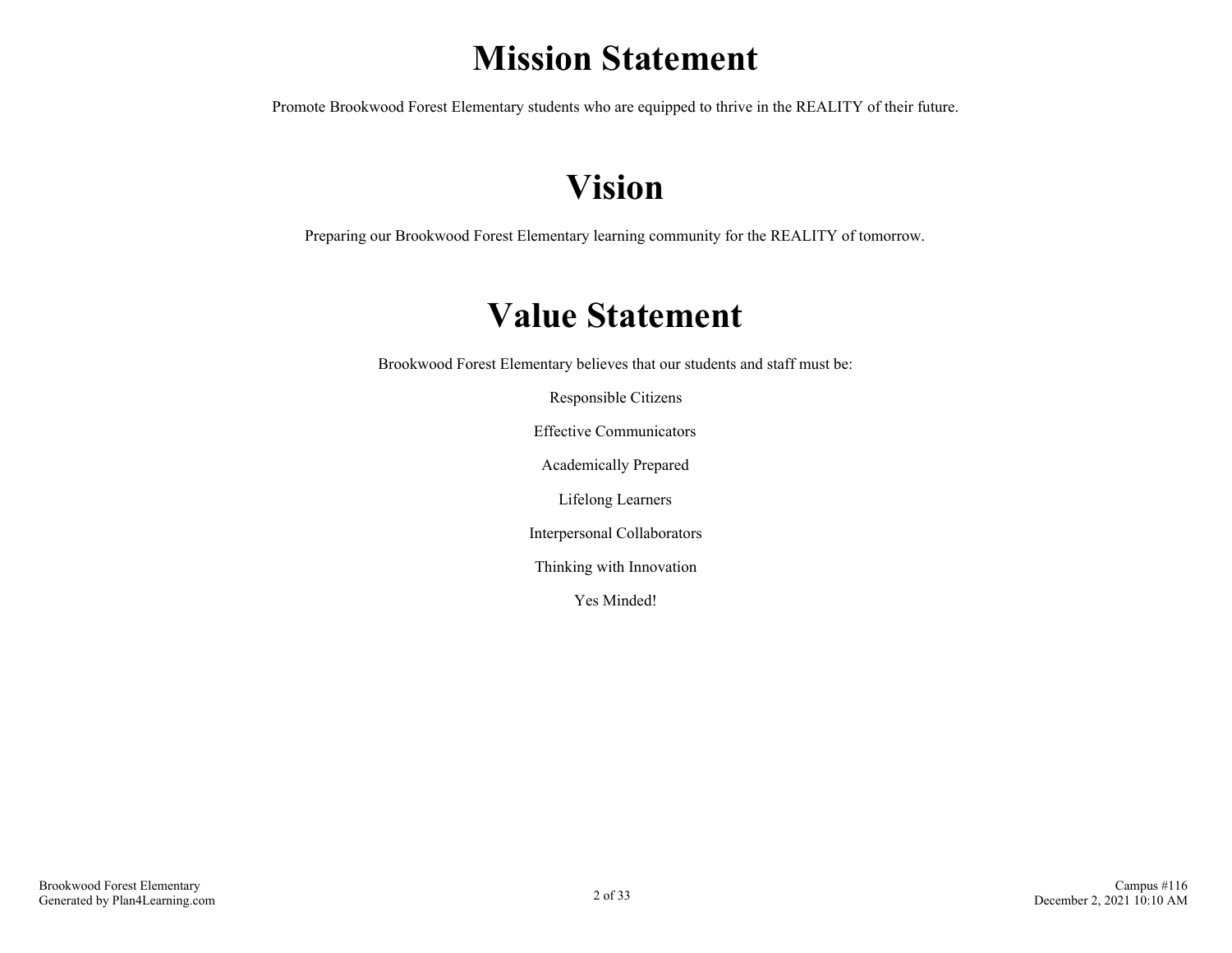## **Table of Contents**

| Comprehensive Needs Assessment                                                                                                                                           | 4  |
|--------------------------------------------------------------------------------------------------------------------------------------------------------------------------|----|
| Demographics                                                                                                                                                             |    |
| <b>Student Learning</b>                                                                                                                                                  | 6  |
| School Processes & Programs                                                                                                                                              | 8  |
| Perceptions                                                                                                                                                              | 11 |
| <b>Priority Problem Statements</b>                                                                                                                                       | 12 |
| Comprehensive Needs Assessment Data Documentation                                                                                                                        | 13 |
| Goals                                                                                                                                                                    | 15 |
| Goal 1: Brookwood Forest Elementary School will increase the achievement of all students and prepare all students for post-secondary education and the workplace through |    |
| high quality, student-centered programs.                                                                                                                                 | 16 |
| Goal 2: Brookwood Forest Elementary School will provide a safe and orderly environment that promotes student learning for all students.                                  | 24 |
| Goal 3: Brookwood Forest Elementary School will engage in proactive planning and visioning to respond to the changing educational needs of the district and to maximize  |    |
| our resources.                                                                                                                                                           | 25 |
| Goal 4: Brookwood Forest Elementary School will increase opportunities for parent/community involvement in all educational processes of our district.                    | 30 |
| <b>State Compensatory</b>                                                                                                                                                | 32 |
| <b>Budget for Brookwood Forest Elementary</b>                                                                                                                            | 33 |
| Personnel for Brookwood Forest Elementary                                                                                                                                | 33 |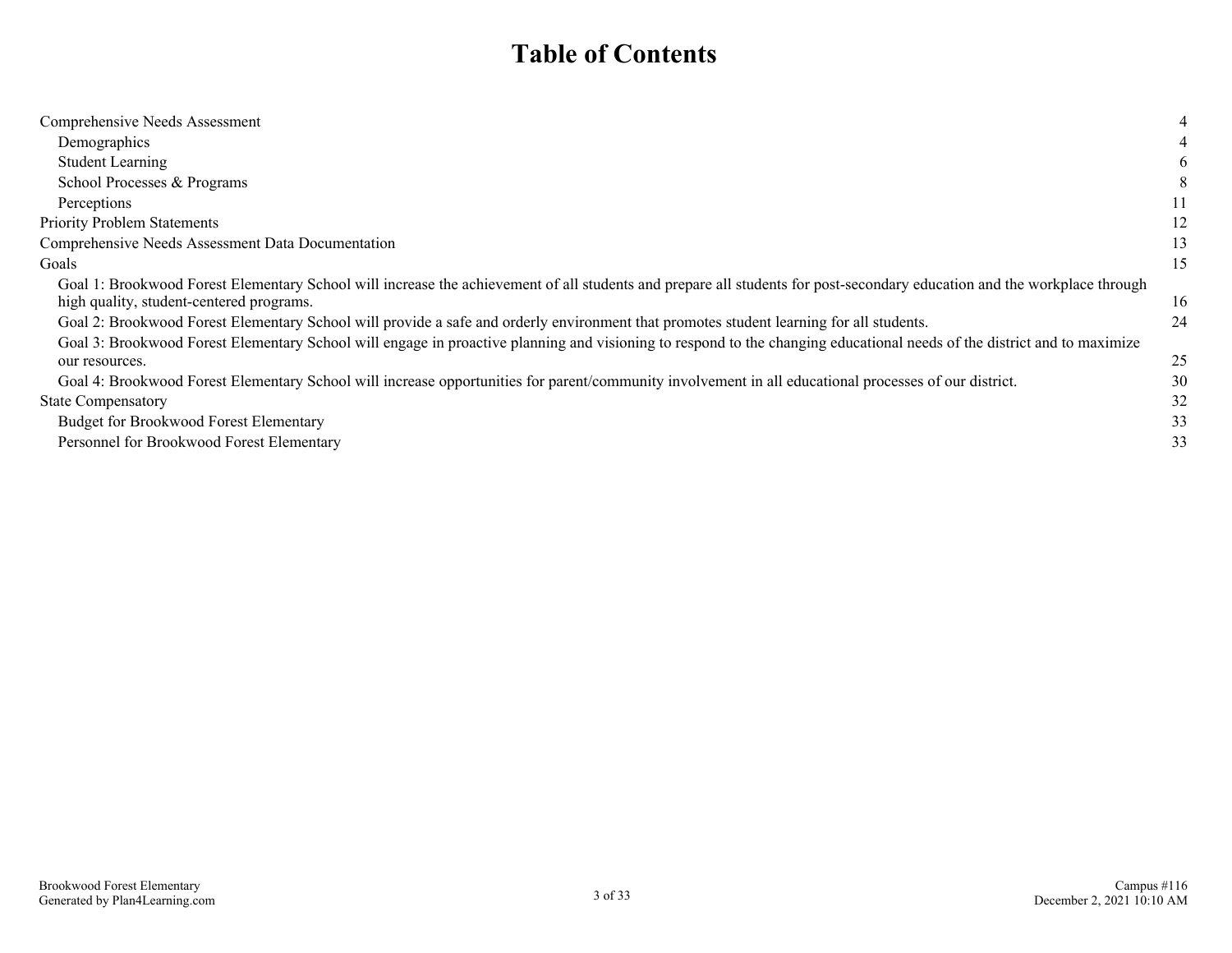## **Comprehensive Needs Assessment**

## <span id="page-3-0"></span>**Demographics**

**Demographics Summary**

### **Students:**

Brookwood Forest had 764 students enrolled in the 2020-2021 school year. BFES is a neighborhood school serving students in Prek-Fifth grade. The campus is a high population of Hispanic-Latinos. The campus is 72% Hispanic-Latino, the second-highest ethnicity is Caucasian at 18%, followed by African Americans, which is 5%. Although the percentage is low, the campus also serves students of Asian descent, American Indian-Alaskan descent, and Two or more races.

- 49% of the students are LEP,
- 40 % are Bilingual
- 6% are ESL
- 2% are Gifted and Talented
- 9% receive Special Education services
- 6% receive dyslexia services
- Of the 764 students, 70.16% are on free lunch, and 3% are on reduced lunch
- 73% of the campus is economically disadvantaged
- Of the entire campus population, 74% are at risk, 6% are identified as 504, and 2% require intervention.

Teachers will create goals and plans to meet the needs of our students. Teachers will also create goals that may go in line with the students' SEL.

During the 2021-2022 school year, we will continue to target students in need of interventions with a designated support time, aligned curriculum, grade level planning, student data-tracking, and frequently reviewing student data. We will use a universal norm-referenced tracking system 3 times a year. In addition, we will be informing parents and students of student performance at frequent intervals such as report cards, program progress monitoring, required parent conferences, teacher-student conferences, and as needed.

## **Key Stakeholders: Students, Staff, School District, Parent, and Community:**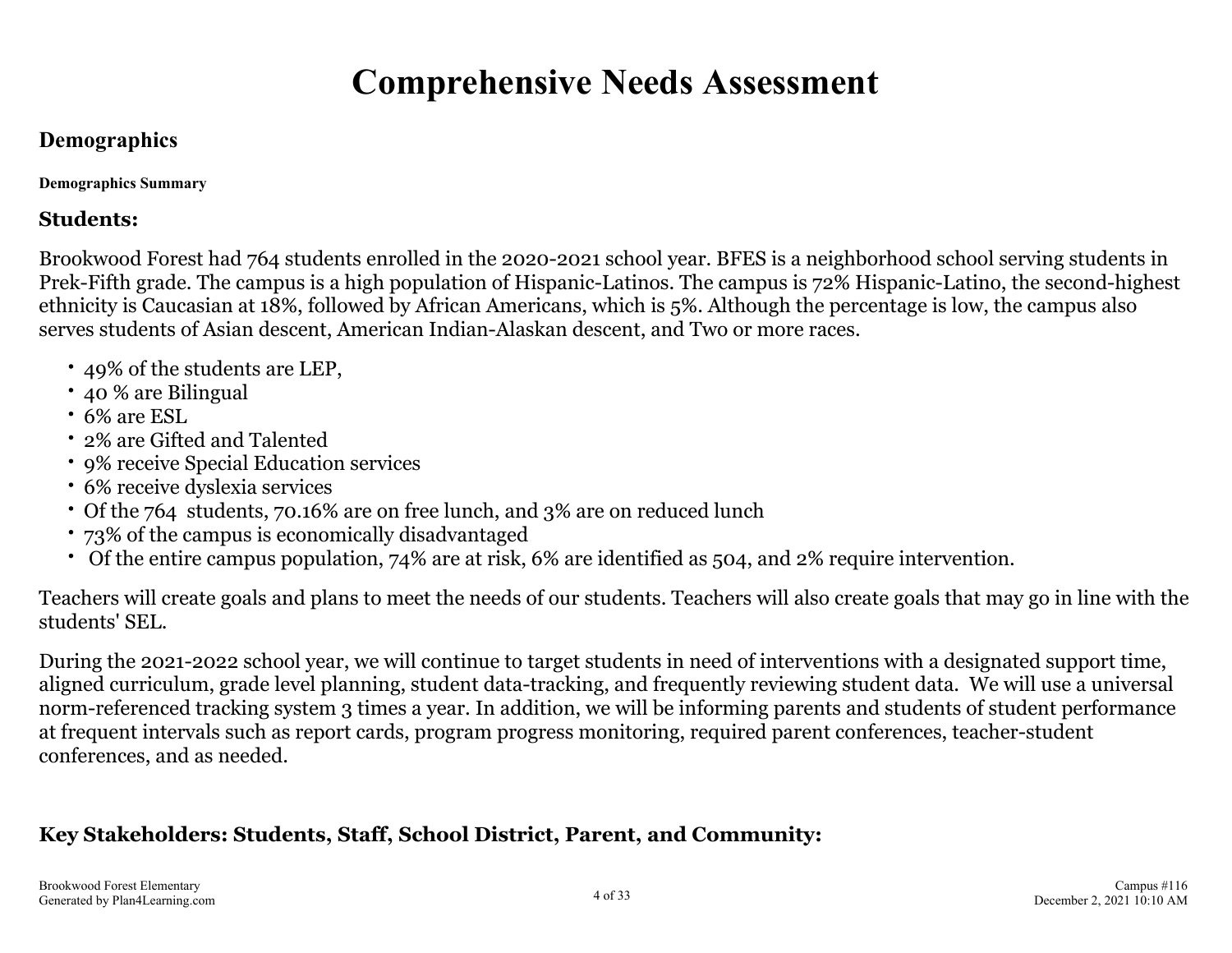This year, Brookwood Forest Elementary has implemented numerous programs and approaches involving students, parents, and staff. The behavior expectations for students are taught through CHAMPS and the House System that has been implemented. This approach helps teachers with effective management practices. Students are encouraged to feel and behave like a champion. With the House, System students are placed in a House that represents different values. With the House System, we talk about other character lessons and do team-building activities with students and staff.

We will involve and provide support to parents to help them become vital contributors to their child's academic success. Brookwood Forest encourages the district, community, and parents to partner with us to promote student success. Students have successfully been identified and are receiving services in the following areas: GT, Special Education, RtI, Bilingual/ESL, Dyslexia.

This year we will be adding a Special Education program called RISE. We are also adding a second dyslexia teacher to meet the needs of our students.

#### **Demographics Strengths**

The faculty and staff members have positive relationships with each other and the students. Faculty and staff members are lifelong learners who encourage students to love learning.

Overall, students are happy and look forward to coming to school. Our staff has built relationships with the community by providing ample opportunities for parental involvement. During the various afterschool events, we had significant participation. This year's participation was challenging due to the number of events that had to be done via Zoom.

#### **Problem Statements Identifying Demographics Needs**

**Problem Statement 1:** We have a high number of students who have gaps in their academic learning. **Root Cause:** Have strong Tier 1 instruction in reading, writing, and math. Even though these students are being taught in small groups during math, reading, and intervention time, many students need additional tutoring to get them on grade level. Some of these gaps are in part due to Covid and students learning remotely for part of the school year.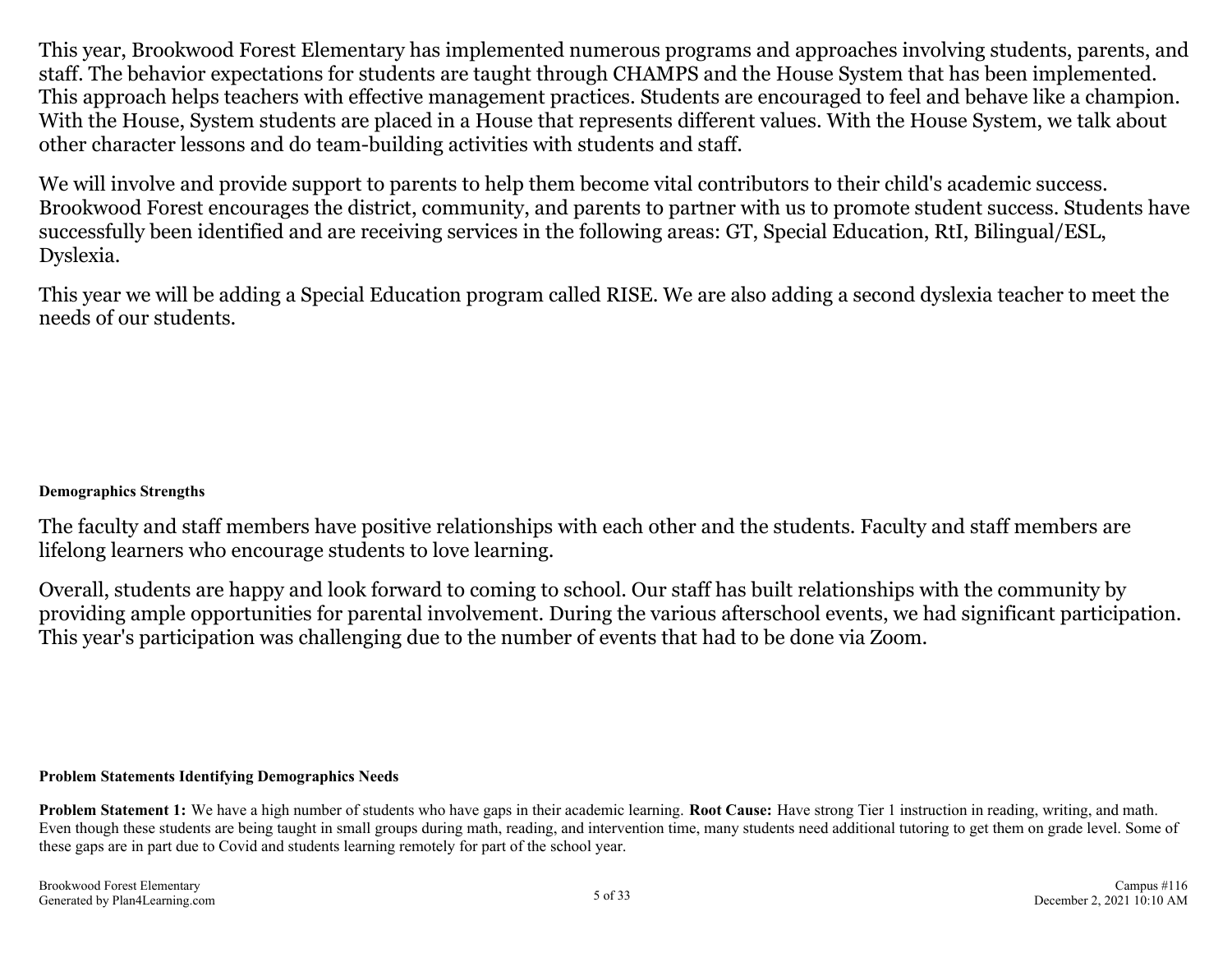**Problem Statement 2:** Brookwood Forest needs to continue focusing on getting parents and the community involved in school activities. Various committees worked together to bring the students, families, and community together to support all learners (GT, dual language, EL) Even though we had several parent nights; we need to increase the involvement and parent communication with the district, parents, and community. **Root Cause:** In order to get parents and the community involved, we need to continue providing support for all parents to get them involved. We need to get to know our community members (working, non-working, needs based on family needs such as; GT, dual language, EL, SPED). Possible parent involvement can be offered both during the day, after school, on Zoom, and possible parking lot training or events.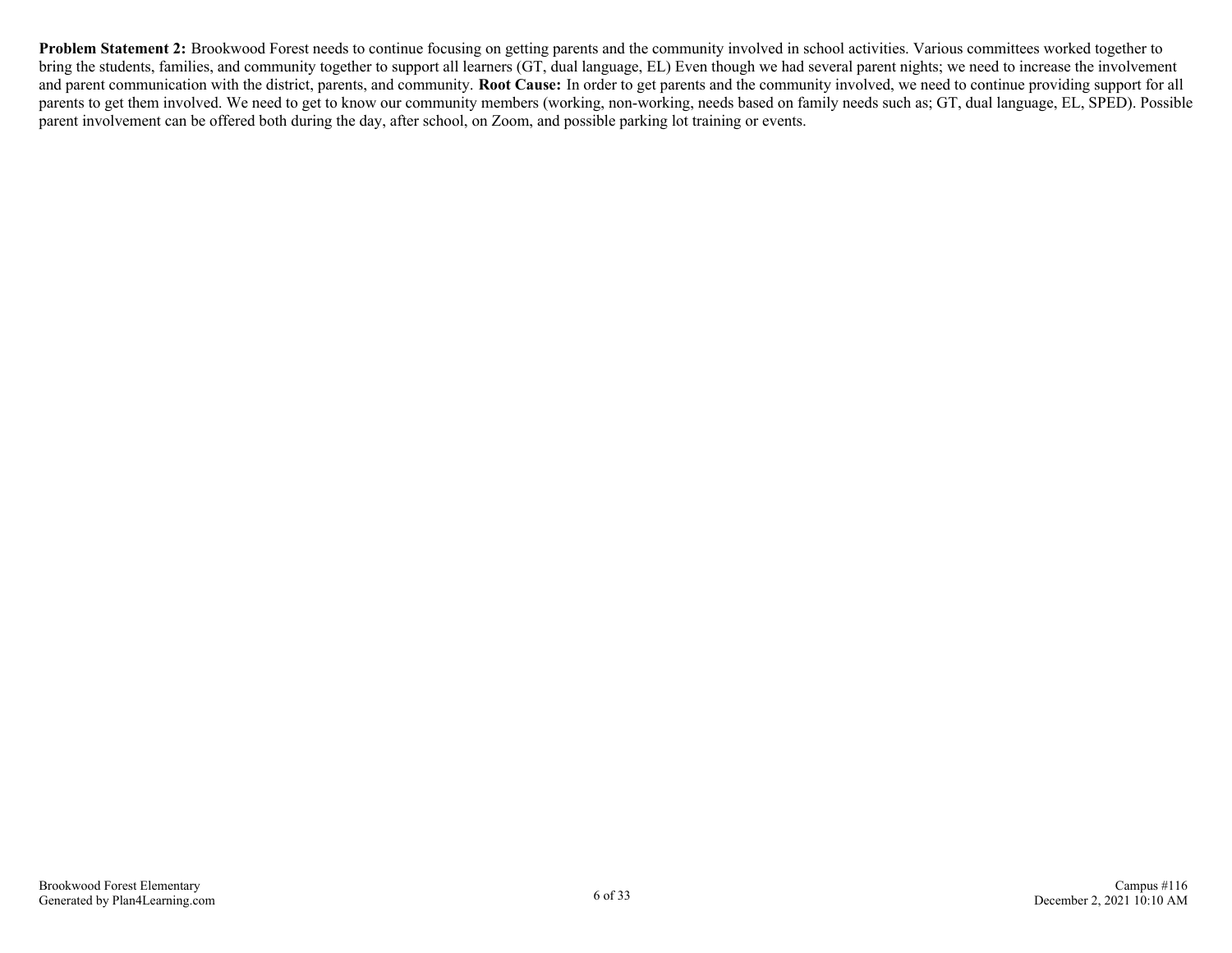## <span id="page-6-0"></span>**Student Learning**

#### **Student Learning Summary**

The students at Brookwood Forest have worked and learned new platforms and ways of learning (digitally and virtually). While we need to continue growing to meet our STAAR set goals, students have shown growth in other areas. Kinder-2nd has begun a systematic phonics program that will continue to be utilized in the 2021-2022 school year. In addition, kinder, 1st teachers, and admin completed the Science of Teaching Reading Academy, and 2nd-5th will be completing the Academy in the 2021-2022 school year. This will give more training to teachers in teaching all aspects of reading.

STAAR scores showed some decline in achievement. This was expected across the state due to the challenges in instruction between the virtual and remote instruction through Covid.

### **Data used includes:**

Teacher inventories/surveys, 2019 TAPR report, Aimsweb BOY/MOY/EOY trends, end-of-year reading levels, CLI reports, and preliminary STAAR 2021 scores.

### **Student Weaknesses:**

Behavior problems increased, which affected student engagement during learning.

Based on our district screener, we need to work on reading fluency, math fluency, and academic content vocabulary in K - 5.

Communication with parents concerning academic learning.

### **STAAR Data for 2020-2021:**

|         |         | Approaches | <b>Meets</b> | <b>Masters</b> |
|---------|---------|------------|--------------|----------------|
| Subject | Grade   |            |              |                |
|         |         | 2021       | 2021         | 2021           |
| Reading | Grade 3 | 46%        | 17%          | 9%             |
|         | Grade 4 | 47%        | 24%          | 10%            |
|         | Grade 5 | 69%        | 34%          | 23%            |
| Math    | Grade 3 | 41%        | $11\%$       | 8%             |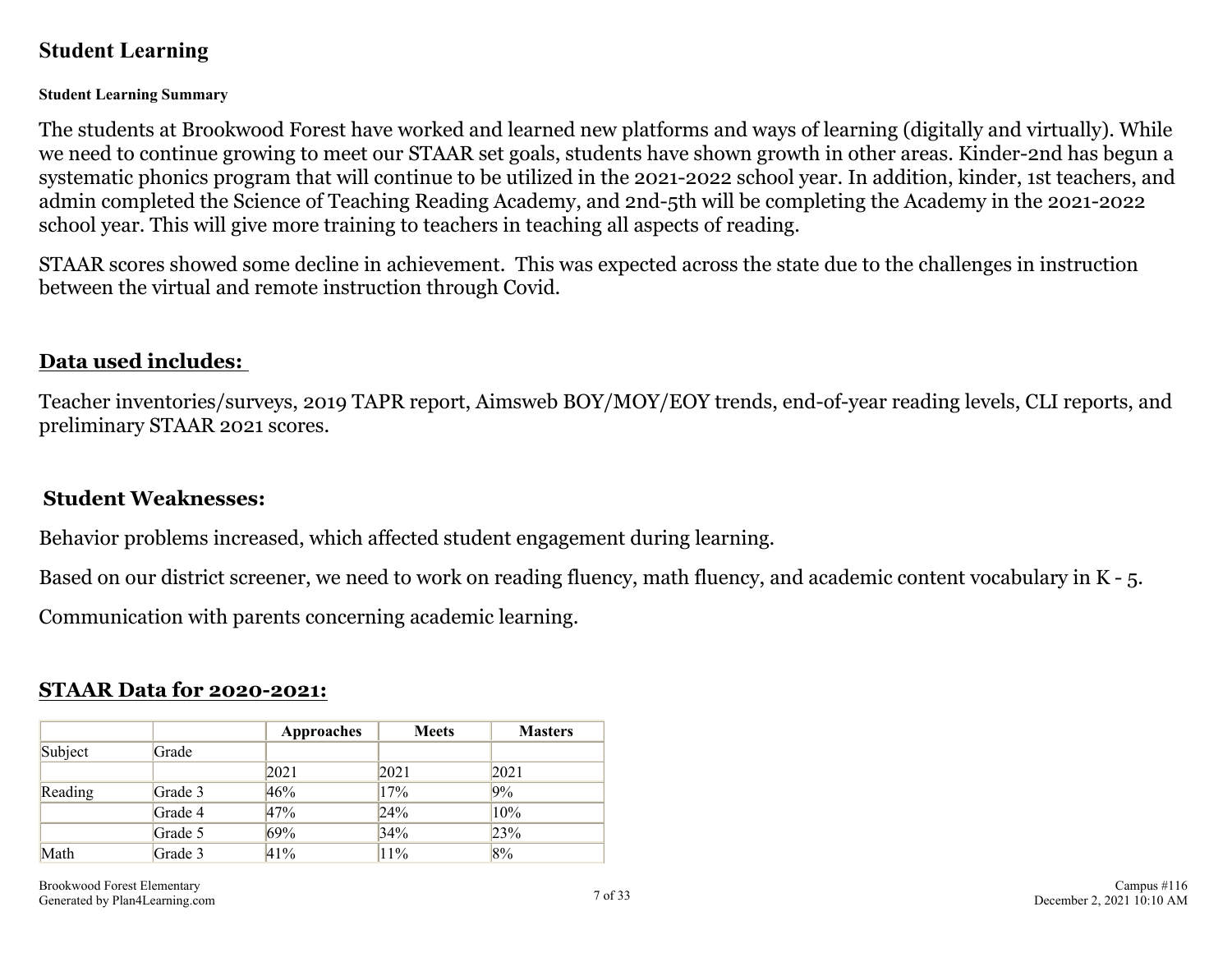|         |         | Approaches | <b>Meets</b> | <b>Masters</b> |
|---------|---------|------------|--------------|----------------|
|         | Grade 4 | 52%        | 28%          | $11\%$         |
|         | Grade 5 | 57%        | 33%          | 16%            |
| Science | Grade 5 | 54%        | 21%          | 6%             |
| Writing | Grade 4 | 42%        | 19%          | 8%             |

#### **Student Learning Strengths**

#### **Student Strengths:**

Aimsweb data showed that students made growth towards individual goals.

Students learned how to navigate a new learning platform.

Teachers learned how to utilize technology best to provide a blended learning environment.

#### **Problem Statements Identifying Student Learning Needs**

**Problem Statement 1:** A considerable amount of students are not reading on grade level which affects all academic areas. **Root Cause:** There is a lack of emphasis on academic vocabulary and foundational literacy skills.

**Problem Statement 2:** Based on our district screener, a considerable amount of students are not reading on grade level which affects all academic areas **Root Cause:** As a campus, we need to use our new phonics program and literacy resources with fidelity.

**Problem Statement 3:** Based on our district screener, a considerable amount of students lack math fact fluency and math content-area vocabulary which affects problem-solving. **Root Cause:** There has not been consistent use of math fluency resources.

**Problem Statement 4:** Brookwood Forest needs to continue focusing on getting parents and the community involved in school activities. Various committees worked together to bring the students, families, and community together to support all learners (GT, dual language, EL) Even though we had several parent nights; we need to increase the involvement and parent communication with the district, parents, and community. **Root Cause:** In order to get parents and the community involved, we need to continue providing support for all parents to get them involved. We need to get to know our community members (working, non-working, needs based on family needs such as; GT, dual language, EL, SPED). Possible parent involvement can be offered both during the day, after school, on Zoom, and possible parking lot training or events.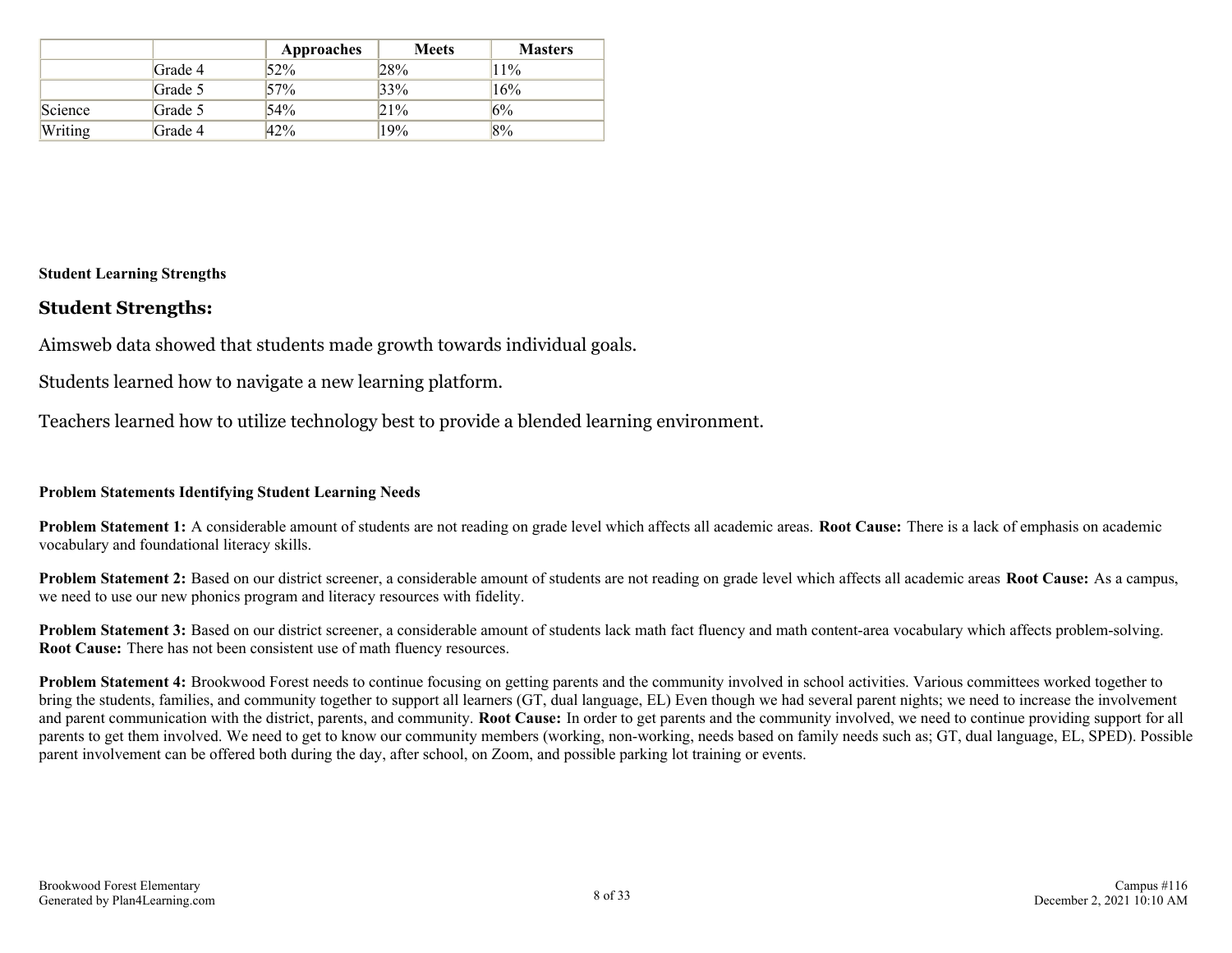### <span id="page-8-0"></span>**School Processes & Programs**

**School Processes & Programs Summary**

### **Personnel Recruitment, Support, and Retention:**

Teachers are recruited during job fairs throughout the year (virtual in 2021). New Caney ISD offers stipends for SDL/EDL teachers and is competitive with other districts' salary scale. The district also offers an auxiliary job fair to recruit instructional paraprofessionals and office support. Overall, salaries in New Caney ISD are aligned with surrounding districts.

NCISD offers professional learning throughout the year. NCISD has developed a plan for new teachers entering the district and teachers new to a grade level/subject area. Brookwood Forest sends teachers to professional development in and outside the district based on teacher needs. Instructional coaches provide PLC support and after-school professional learning in all subject areas.

When recruiting personnel, certifications, references, and experience are considered. In addition, teacher's grade level preference, according to a survey, is considered when assigning grade-level assignments and roles.

## **School Organization:**

Brookwood Forest has a campus planning committee consisting of administrators, teachers, parents, and community members. We also have grade-level team leaders and vertical team leaders. The committee and leaders are the voice of the faculty and staff.

Brookwood Forest offers many programs to establish a school culture to promote students' responsibility for their learning and promote student engagement and attendance. Some of the programs include:

- House system
- Plus 10 celebrations
- RTI interventions
- GT
- Offered staff differentiated PD after school
- Gave opportunities for Staff to share expertise and experience
- Staff meeting focused on instruction
- Instructional HUB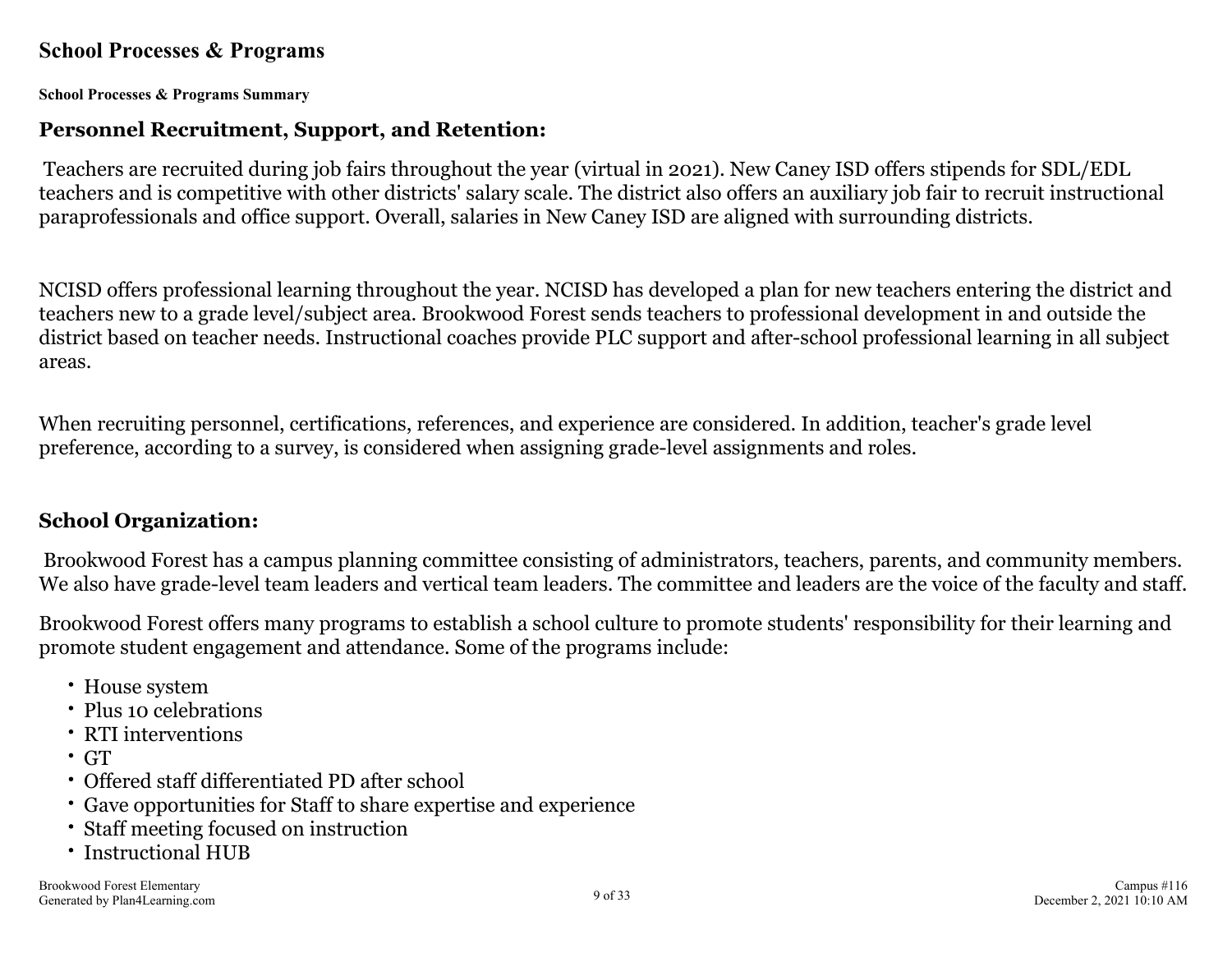- Monthly data meetings
- After school nights: Dual Language Programs, Virtual Fine Arts, Math/Science Night, GT Showcase, Bookfairs, Trunk or Treat with Literacy Focus.
- Professional development for Guided reading
- National Elementary Honor Society, Safety Patrol, Art Club, Little Chefs Club, Bear Crew, Choir, UIL, STEAM Lab, 5th grade Manners Banquet

## **Curriculum and Instruction:**

Brookwood Forest Elementary implemented the Units of Study, Benchmark, and Heggerty this year. Teachers continuously received bundle training for every 9 weeks presented by the district curriculum department or during a PLC by the instructional coaches. In addition, teachers and instructional coaches collaborate on data analysis to guide instruction and meet the needs of students.

**Data used**: STAAR 2018-2019, CBAs, Curriculum documents, Student data, Targeted Improvement Plan, STAAR scores for the 2020-2021 school year

## **Technology:**

We strive to provide a learning environment that blends the best of traditional learning with innovative online resources. Our goal is to prepare students for a technology-driven world.

Brookwood Forest is a technology-rich campus. Presently we are 1:1 Chromebooks for Grades Pk-5th. Also, every classroom and learning space is equipped with a ClearTouch TV/Computer display and document camera that allow teachers to deliver highly engaging interactive lessons. The availability of these tools has expanded teaching methods and learning opportunities for students.

#### **School Processes & Programs Strengths**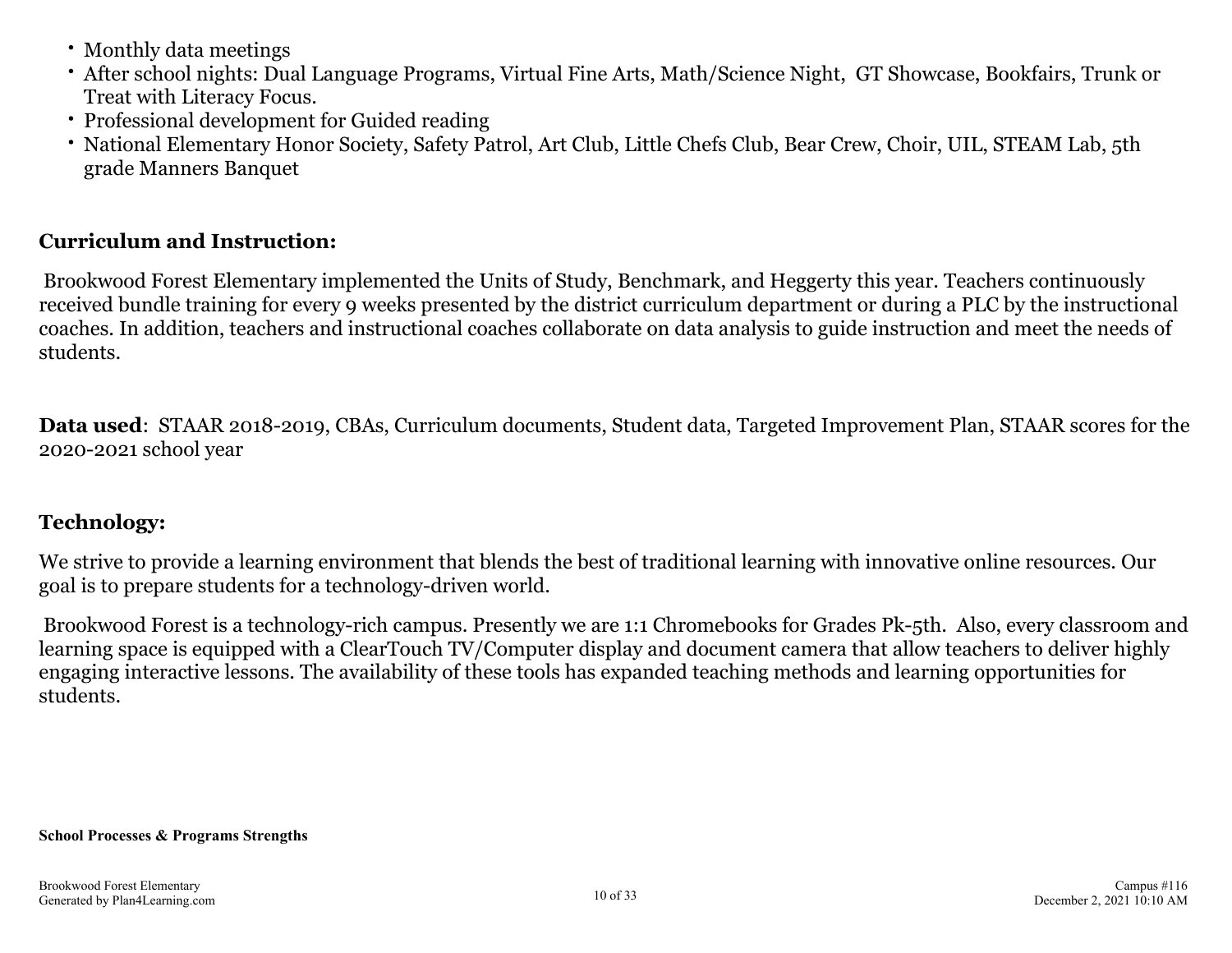### **Curriculum and Instruction:**

- Digital learning
- Daily support from instructional coaches
- The district provided professional learning days and scope and sequence
- Learning walks with teacher/district feedback
- Individual student goal setting
- Data-driven instruction
- We have established a culture that allows students to take responsibility for their learning.
- Positive student and staff referrals weekly

## **Personnel Recruitment, Support, and Retention:**

- Innovative Calendar
- Competitive salaries
- Access to the latest technology available
- Positive and inviting culture and climate

#### **Problem Statements Identifying School Processes & Programs Needs**

**Problem Statement 1:** Continue to implement and train staff on programs that were added. **Root Cause:** Time is needed for additional training.

**Problem Statement 2:** Differentiated Instruction in reaching struggling students was a challenge. Teachers need to have a strong focus on Tier 1 instruction. **Root Cause:** Continue supporting teachers who need additional training on Tier 1 and Tier 2 interventions.

**Problem Statement 3:** Students lack basic phonics and foundational literacy/writing skills in both English and Spanish. **Root Cause:** With the Reading Academy training teachers have a better understanding of how to support and teach phonics and early literacy development. More time is needed to fully train teachers and provide feedback.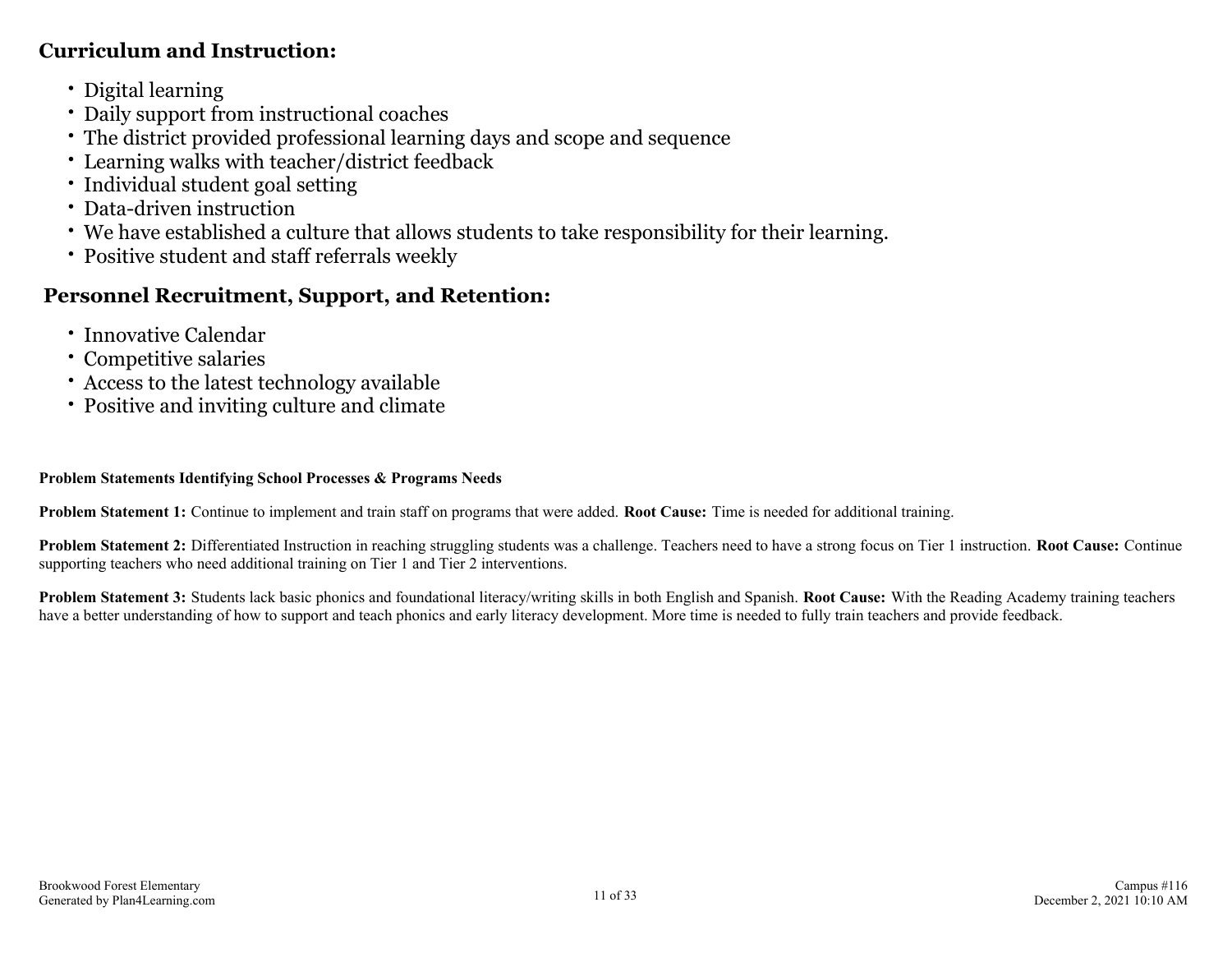## <span id="page-11-0"></span>**Perceptions**

#### **Perceptions Summary**

Brookwood Forest has worked hard at building strong school culture. While we still have a lot of work to do, staff surveys show that we are on the right track to building positive school culture.

School and District events are communicated through social media. Parents and Community members are invited to site-based meetings and other parent engagement events. The staff has a high comfort level of asking for support regarding teaching suggestions or strategies. The staff would like more feedback on progress and room for improvement.

Feedback from parents suggests they would like more advanced notice for school events but they enjoy all the events we have sponsored.

Data used: Title I Parent Involvement Survey, Staff surveys

#### **Perceptions Strengths**

- The quality of school events
- Staff feels comfortable asking for support
- Climate and culture has improved
- Start of the Multi-Tiered System of Supports implementation
- Parents are thankful for staff and administration

#### **Problem Statements Identifying Perceptions Needs**

**Problem Statement 1:** Staff and parents have expressed needing consistent communication and time regarding the implementation of activities. **Root Cause:** Communication needs to be both intentional and consistent within the campus and community.

**Problem Statement 2:** Parents expressed the need for more clubs to reach students. **Root Cause:** Need more clubs to reach all students in all grades and involve multiple interests.

**Problem Statement 3:** Brookwood Forest needs to continue focusing on getting parents and the community involved in school activities. Various committees worked together to bring the students, families, and community together to support all learners (GT, dual language, EL) Even though we had several parent nights; we need to increase the involvement and parent communication with the district, parents, and community. **Root Cause:** In order to get parents and the community involved, we need to continue providing support for all parents to get them involved. We need to get to know our community members (working, non-working, needs based on family needs such as; GT, dual language, EL, SPED). Possible parent involvement can be offered both during the day, after school, on Zoom, and possible parking lot training or events.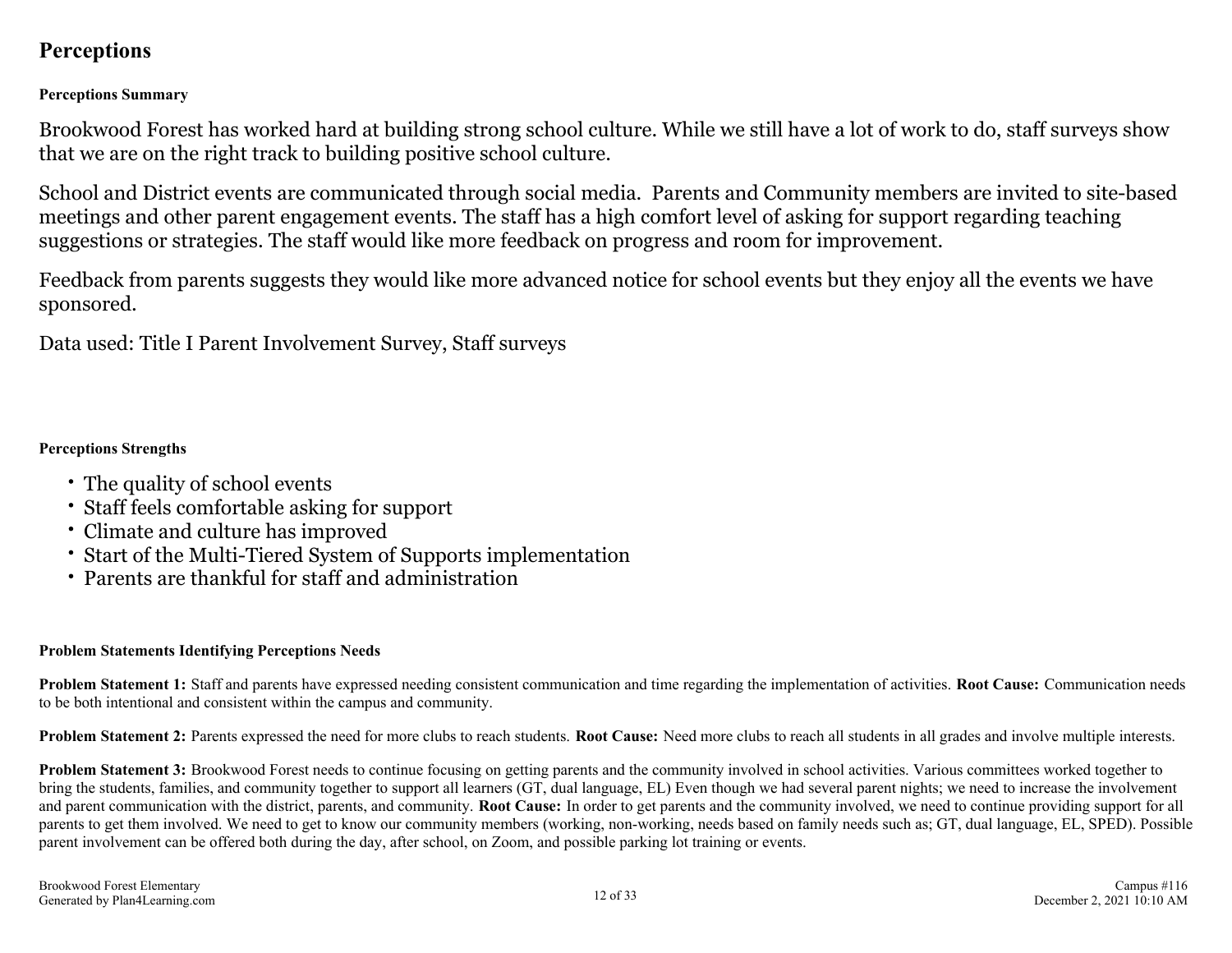<span id="page-12-0"></span>**Priority Problem Statements**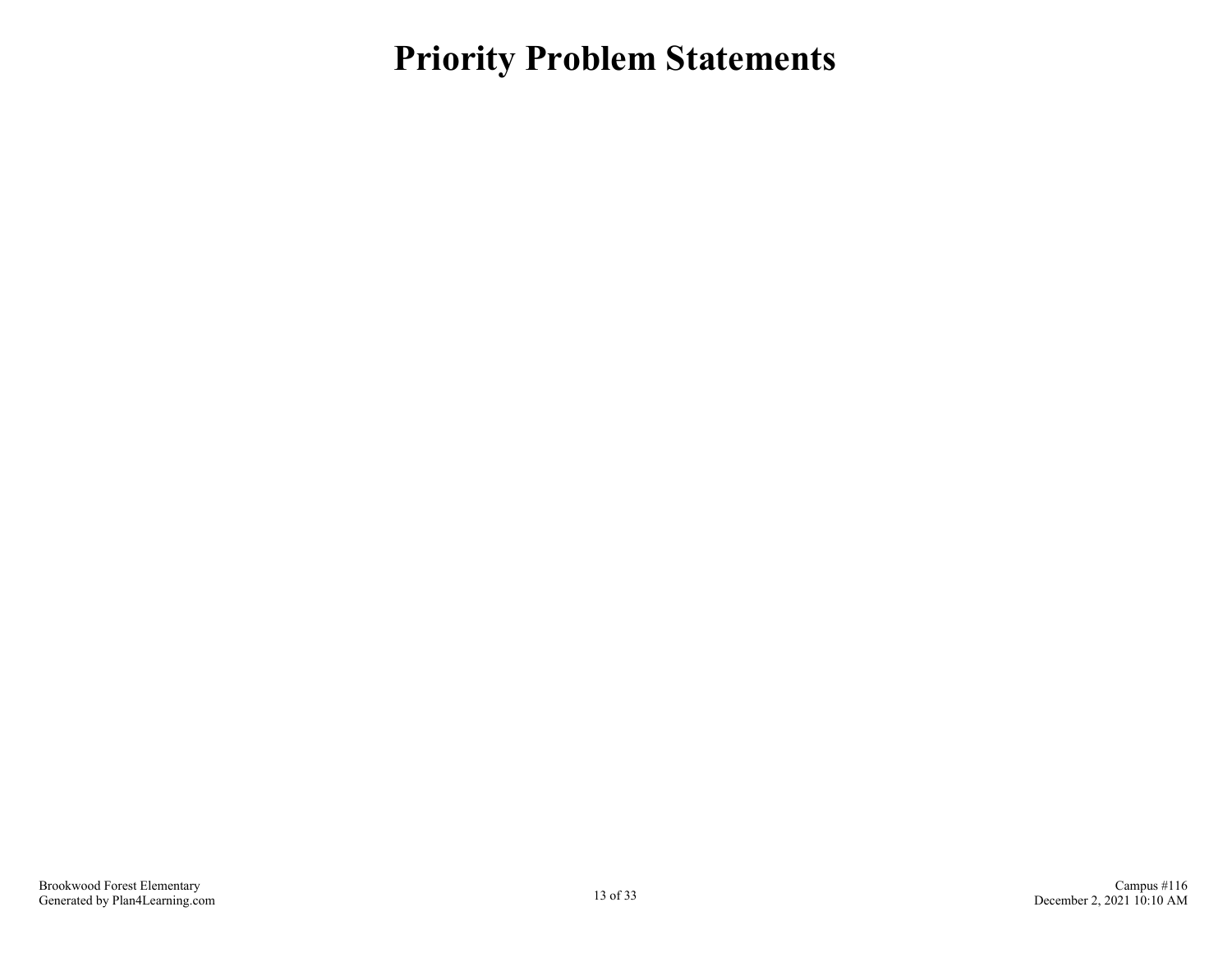## **Comprehensive Needs Assessment Data Documentation**

<span id="page-13-0"></span>The following data were used to verify the comprehensive needs assessment analysis:

#### **Improvement Planning Data**

- District goals
- Campus goals
- Campus/District improvement plans (current and prior years)
- Planning and decision making committee(s) meeting data

#### **Accountability Data**

- Texas Academic Performance Report (TAPR) data
- Student Achievement Domain
- Student Progress Domain
- Closing the Gaps Domain
- Effective Schools Framework data
- Comprehensive, Targeted, and/or Additional Targeted Support Identification data
- Accountability Distinction Designations
- Federal Report Card Data

#### **Student Data: Assessments**

- State and federally required assessment information
- (STAAR) current and longitudinal results, including all versions
- Texas English Language Proficiency Assessment System (TELPAS) and TELPAS Alternate results
- Student Success Initiative (SSI) data for Grades 5 and 8
- Local diagnostic reading assessment data
- Other PreK 2nd grade assessment data

#### **Student Data: Student Groups**

- Race and ethnicity data, including number of students, academic achievement, discipline, attendance, and progress
- Special programs data, including number of students, academic achievement, discipline, attendance, and progress
- Special education/non-special education population including discipline, progress and participation data
- Migrant/non-migrant population including performance, progress, discipline, attendance and mobility data
- Homeless data
- Gifted and talented data
- Dyslexia Data
- Response to Intervention (RtI) student achievement data

#### **Student Data: Behavior and Other Indicators**

- Attendance data
- Discipline records

#### **Employee Data**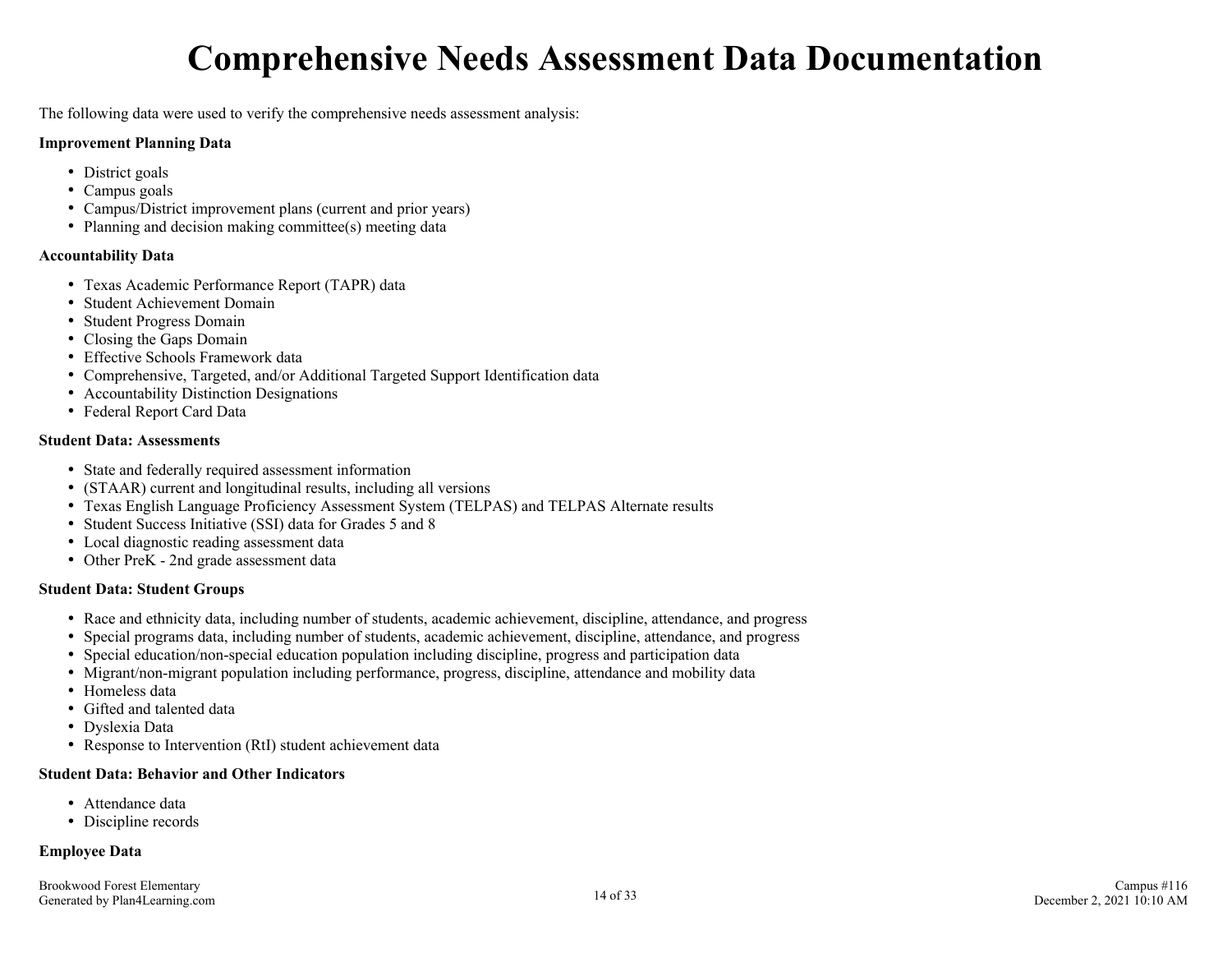- Professional learning communities (PLC) data
- State certified and high quality staff data
- Campus leadership data
- Evaluation(s) of professional development implementation and impact

#### **Parent/Community Data**

- Parent surveys and/or other feedback
- Community surveys and/or other feedback

#### **Support Systems and Other Data**

Processes and procedures for teaching and learning, including program implementation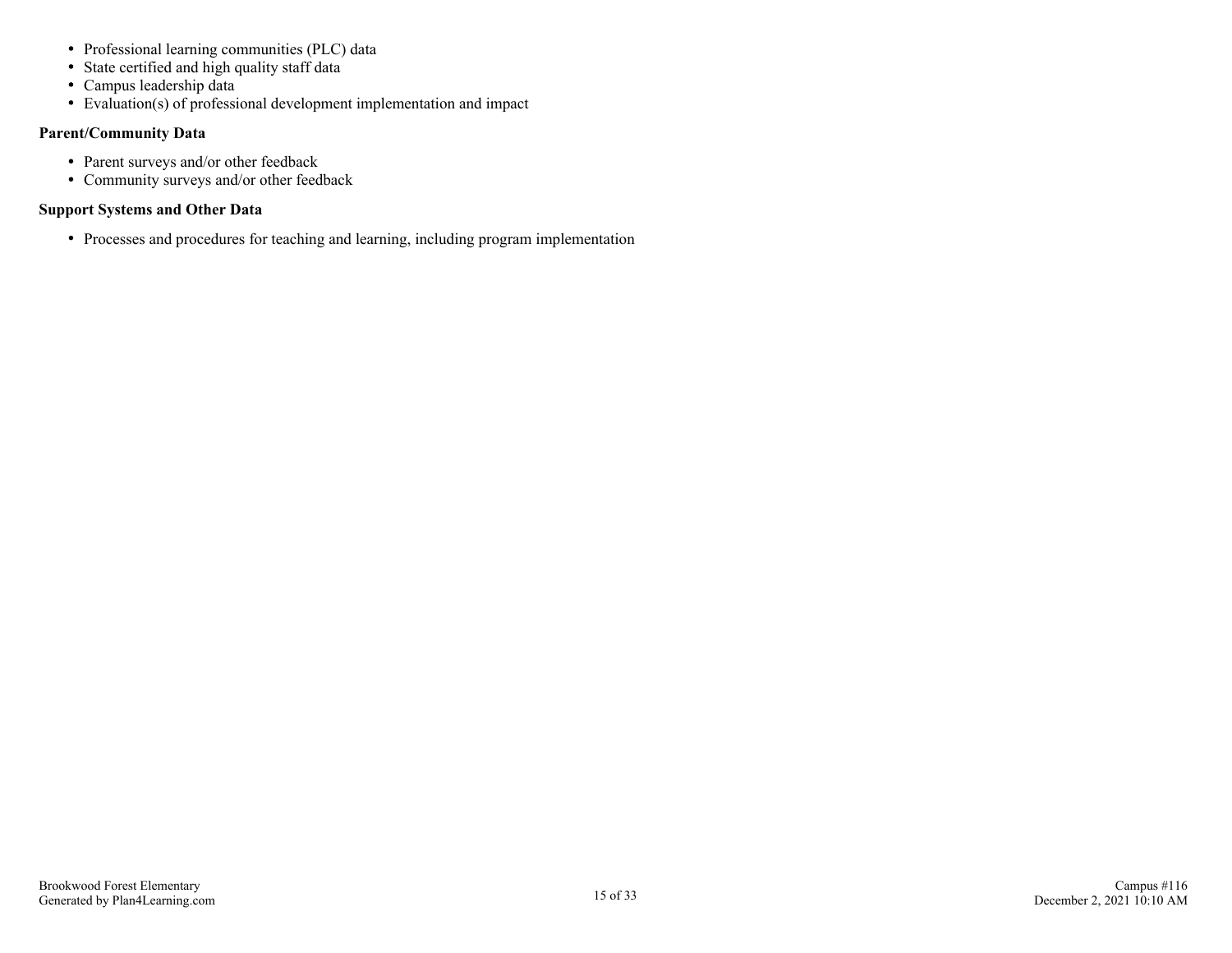## **Goals**

<span id="page-15-0"></span>**Goal 1:** Brookwood Forest Elementary School will increase the achievement of all students and prepare all students for post-secondary education and the workplace through high quality, student-centered programs.

**Performance Objective 1:** Brookwood Forest Elementary will provide opportunities for all students (including economically disadvantage students, students from our various sub-pops, students with disabilities, and English learners) to show growth in regards to Approaches Grade Level, Meets Grade Level, or Master Grade Level in performance as indicated on the STAAR Reading, Writing, Math, and Science state assessments in grade 3-5. Additionally, students in Pre-K through second grade will make at least one year's growth toward meeting their end of year benchmark expectations and DRA targets.

#### **Targeted or ESF High Priority**

Evaluation Data Sources: Disaggregated data from the STAAR tests will show 90% of all students showing growth in grades 3-5. Assessment data for PreK through secondgrade students will include Istation, DRA, CIR Assessment, NCISD EOY assessments, and Happy Numbers.

| <b>Strategy 1 Details</b>                                                                                                                                                                                                                                                                                                                                                                                         | <b>Reviews</b> |            |     |                  |
|-------------------------------------------------------------------------------------------------------------------------------------------------------------------------------------------------------------------------------------------------------------------------------------------------------------------------------------------------------------------------------------------------------------------|----------------|------------|-----|------------------|
| <b>Strategy 1:</b> Teachers instruction will be based on the TEKS and follow district curriculum. Teachers will collaboratively                                                                                                                                                                                                                                                                                   |                | Formative  |     | <b>Summative</b> |
| plan for high quality instruction. An instructional coach, an aide and ELL Specialist will be utilized to support planning and<br>instruction in the classroom. Effective planning will will strengthen the academic programs, will increase the amount and                                                                                                                                                       | <b>Oct</b>     | <b>Dec</b> | Mar | June             |
| quality of learning, and will give our students access to an enriched and accelerated curriculum. In addition, ELLevation<br>instructional strategies will be used to increase English language acquisitions.<br>Strategy's Expected Result/Impact: Lesson Plans, DRA progress, CBA progress, MOCK STAAR, STAAR<br>Staff Responsible for Monitoring: Administrators, Instructional Coach ELL Specialist, Teachers | 30%            |            |     |                  |
| Title I Schoolwide Elements: 2.4, 2.5 - TEA Priorities:<br>Build a foundation of reading and math, Improve low-performing schools - ESF Levers: Lever 5: Effective<br>Instruction<br><b>Funding Sources:</b> Instructional Coach - Title I - \$77,363, EL Coach - Title III, Title I AIDE - Title I - \$22,875                                                                                                    |                |            |     |                  |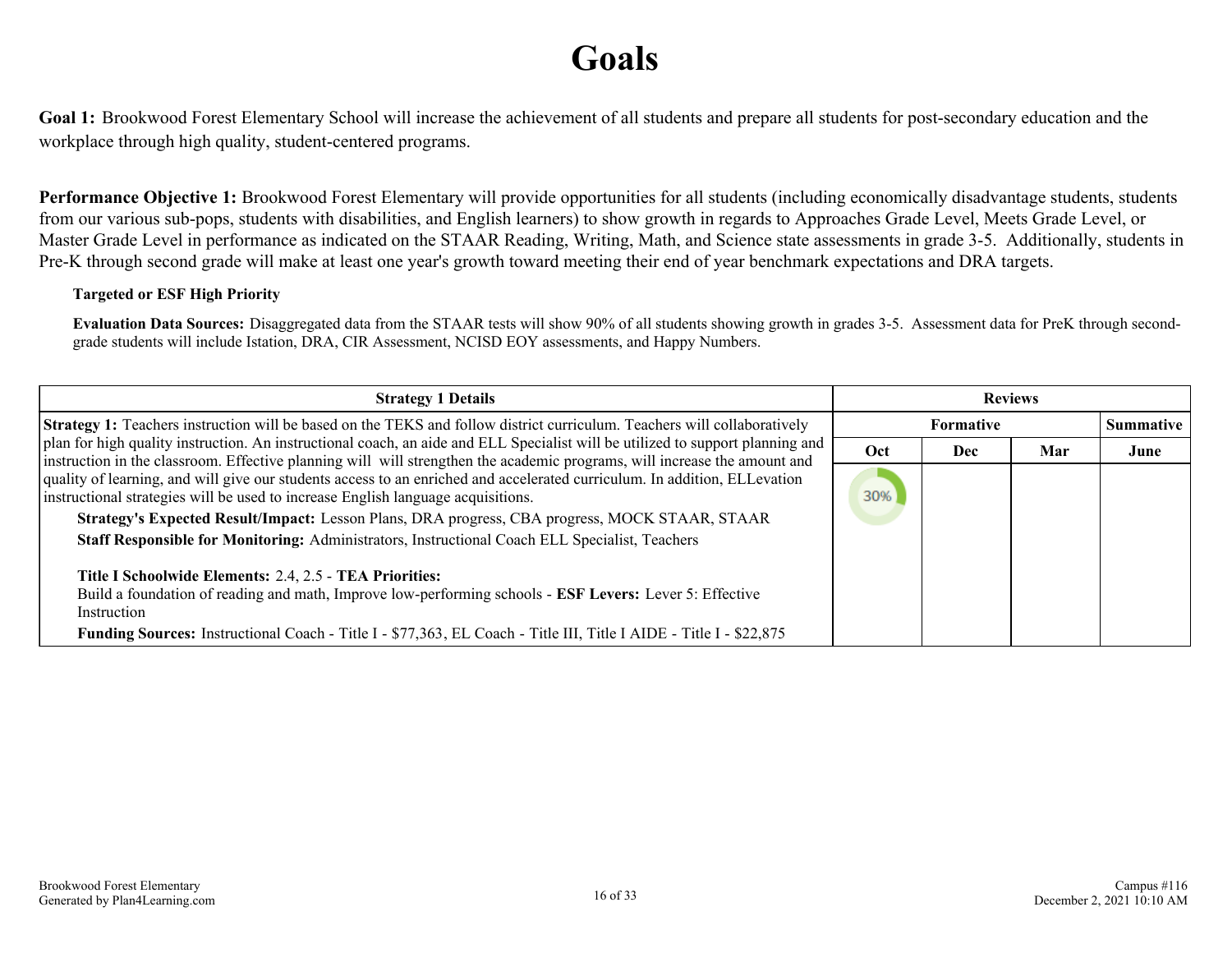| <b>Strategy 2 Details</b>                                                                                                                                                                                                                                                                                                                                                                                                                                                                                                                                                                                                                                                                                                                                                                                                                                                                                                                                                                                                                                                                                                                                                                                                                                                                                                                              | <b>Reviews</b> |                  |     |                  |
|--------------------------------------------------------------------------------------------------------------------------------------------------------------------------------------------------------------------------------------------------------------------------------------------------------------------------------------------------------------------------------------------------------------------------------------------------------------------------------------------------------------------------------------------------------------------------------------------------------------------------------------------------------------------------------------------------------------------------------------------------------------------------------------------------------------------------------------------------------------------------------------------------------------------------------------------------------------------------------------------------------------------------------------------------------------------------------------------------------------------------------------------------------------------------------------------------------------------------------------------------------------------------------------------------------------------------------------------------------|----------------|------------------|-----|------------------|
| Strategy 2: In order to improve students success rate and increase the rigor of instruction campus wide (including those                                                                                                                                                                                                                                                                                                                                                                                                                                                                                                                                                                                                                                                                                                                                                                                                                                                                                                                                                                                                                                                                                                                                                                                                                               |                | Formative        |     | <b>Summative</b> |
| students at risk, children with disabilities, other major racial and ethnic groups, and EL students), ongoing professional<br>development will be provided to teachers in SIOP, Balanced Literacy, Balanced Numeracy, Happy Numbers, Math TEKS<br>1-5, Mentoring Minds, Writing across curriculum, Science, La Cosecha Conference 2020, ELAR TEKS K-5, CAMT,<br>TLA Conference, TCEA, TMEA Convention, TAEA Conference, TAHPERD Conference, Dyslexia conference/Reading<br>by Design, may be provided by contracted services, district curriculum specialists, Region 4, Region 6, HCDE, Creative<br>Mathematics, other consultants such as Learning Rocks Noel Gray, Stacey Cain, instructional coach, ELL Specialist, as<br>well as campus leaders.<br>The professional learning provided will strengthen the academic programs, will increase the amount and quality of learning,<br>and will give our students access to an enriched and accelerated curriculum.<br>Strategy's Expected Result/Impact: Increased learning in core subjects as evidenced through their performance<br>and assessment data.<br>CBAs<br><b>DRA</b><br><b>STAAR</b><br><b>TELPAS</b><br><b>Staff Responsible for Monitoring: Administrators</b><br><b>Instructional Coach</b><br><b>ELL</b> Specialist<br>Media Specialist<br>Teachers<br>Music Teacher<br>Art Teacher | Oct<br>35%     | <b>Dec</b>       | Mar | June             |
| Title I Schoolwide Elements: 2.5, 2.6 - TEA Priorities: Improve low-performing schools - ESF Levers: Lever<br>5: Effective Instruction<br>Funding Sources: Professional Development - Title I - \$16,000, Substitutes for PD - Title I - \$565                                                                                                                                                                                                                                                                                                                                                                                                                                                                                                                                                                                                                                                                                                                                                                                                                                                                                                                                                                                                                                                                                                         |                |                  |     |                  |
| <b>Strategy 3 Details</b>                                                                                                                                                                                                                                                                                                                                                                                                                                                                                                                                                                                                                                                                                                                                                                                                                                                                                                                                                                                                                                                                                                                                                                                                                                                                                                                              |                | <b>Reviews</b>   |     |                  |
| Strategy 3: Through weekly PLC (PD) the instructional team will provide continous opportunities for staff to learn more                                                                                                                                                                                                                                                                                                                                                                                                                                                                                                                                                                                                                                                                                                                                                                                                                                                                                                                                                                                                                                                                                                                                                                                                                                |                | <b>Formative</b> |     | <b>Summative</b> |
| about; increase the rigor of instruction, SIOP strategies, and breaking down the TEKS. This will provide opportunities for                                                                                                                                                                                                                                                                                                                                                                                                                                                                                                                                                                                                                                                                                                                                                                                                                                                                                                                                                                                                                                                                                                                                                                                                                             | Oct            | <b>Dec</b>       | Mar | June             |
| all children, including sub-pops (economically disadvantage, different racial and ethnic groups, students with disabilities,<br>and English learners). In addition, ELLevation instructional strategies will be used to increase English<br>language acquisitions.<br>Strategy's Expected Result/Impact: Meeting Agendas and Sign In Sheets<br>Staff Responsible for Monitoring: Instructional Coach, ELL Specialist,<br>Title I Schoolwide Elements: 2.4 - TEA Priorities: Recruit, support, retain teachers and principals - ESF<br>Levers: Lever 5: Effective Instruction<br>Funding Sources: - Title I, - Local                                                                                                                                                                                                                                                                                                                                                                                                                                                                                                                                                                                                                                                                                                                                    | 50%            |                  |     |                  |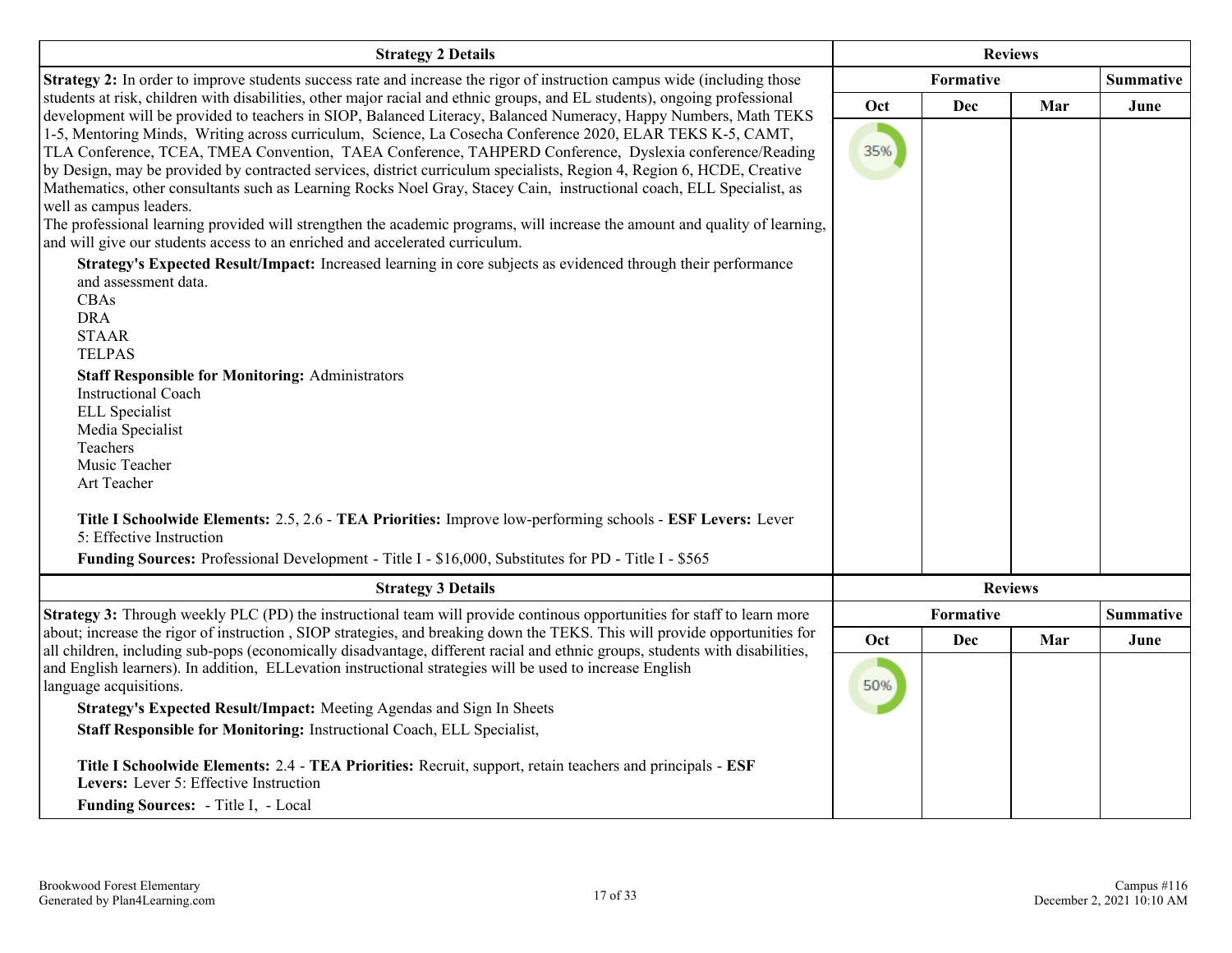| <b>Strategy 4 Details</b>                                                                                                                                                                                                                                                                                                                                                                                                                                                                                                                            |                | <b>Reviews</b>   |     |                  |
|------------------------------------------------------------------------------------------------------------------------------------------------------------------------------------------------------------------------------------------------------------------------------------------------------------------------------------------------------------------------------------------------------------------------------------------------------------------------------------------------------------------------------------------------------|----------------|------------------|-----|------------------|
| Strategy 4: In order to improve student success faculty and staff will receive supplemental instructional materials as needed                                                                                                                                                                                                                                                                                                                                                                                                                        |                | <b>Formative</b> |     | <b>Summative</b> |
| in core content academic areas as well as in the area of Fine Arts. Examples may include, musical instruments, art supplies,<br>STEAM Materials, math manipulatives, Abecedarian alphabet arcs in English and Spanish, alphabet strips, and upper and                                                                                                                                                                                                                                                                                                | Oct            | Dec              | Mar | June             |
| lower case letters, reading books, dictionaries, phonics and word study decodable, science lab supplies, Hand2Mind,<br>STAAR Prep Materials, Words Their way, Mentoring Minds, ECS Learning System, Library Books, Leveled readers,<br>Scholastic Inc. Guided Reading Materials, Follett, Kishmorr Productions, MathWarmups.com STAAR Prep Materials,<br>Curriculum Associates STAAR Prep Materials, Catnip's Word Walls, whisper phones from Oriental Trading, iPads from<br>Apple Inc., chart paper, dry erase boards, markers, sticky notes, etc. | 50%            |                  |     |                  |
| Strategy's Expected Result/Impact: Improvement in learning in all academic areas.                                                                                                                                                                                                                                                                                                                                                                                                                                                                    |                |                  |     |                  |
| Staff Responsible for Monitoring: Administrators, Instructional Coach, Teachers, EL Coach, Media Specialist<br>Title I Schoolwide Elements: 2.4 - TEA Priorities: Build a foundation of reading and math, Improve low-<br>performing schools - ESF Levers: Lever 5: Effective Instruction<br>Funding Sources: Supplemental Materials - Title I - \$23,422                                                                                                                                                                                            |                |                  |     |                  |
| <b>Strategy 5 Details</b>                                                                                                                                                                                                                                                                                                                                                                                                                                                                                                                            | <b>Reviews</b> |                  |     |                  |
| Strategy 5: Tiered RTI will be implemented daily with continual monitoring in order to improve reading. All classroom                                                                                                                                                                                                                                                                                                                                                                                                                                |                | <b>Formative</b> |     | <b>Summative</b> |
| teachers will provide high quality Tier 1 instruction to all students. Tier 2 interventions will be delivered by classroom<br>teachers to all students below grade level, and Tier 3 interventions will be delivered to students that have been through 12                                                                                                                                                                                                                                                                                           | Oct            | Dec              | Mar | June             |
| weeks of Tier 2 interventions with minimal progress via pull out by the RtI specialist.<br>In addition, the RtI Specialist will meet with teachers to assist in planning for intervention needs within their classroom for<br>Tier 2 students. With the information provided to the teachers we will The use of technology will strengthen the academic<br>programs, will increase the amount and quality of learning, and will give our students access to an enriched and accelerated<br>curriculum.                                               | 40%            |                  |     |                  |
| Strategy's Expected Result/Impact: Improved results of Tiered students on CBA, DRA, and STAAR.                                                                                                                                                                                                                                                                                                                                                                                                                                                       |                |                  |     |                  |
| <b>Staff Responsible for Monitoring: Administrators</b><br>RtI Specialist<br>EL Specialist                                                                                                                                                                                                                                                                                                                                                                                                                                                           |                |                  |     |                  |
| Title I Schoolwide Elements: 2.6 - TEA Priorities: Improve low-performing schools - ESF Levers: Lever 5:<br><b>Effective Instruction - Comprehensive Support Strategy</b>                                                                                                                                                                                                                                                                                                                                                                            |                |                  |     |                  |
| Funding Sources: - Title I, - Local                                                                                                                                                                                                                                                                                                                                                                                                                                                                                                                  |                |                  |     |                  |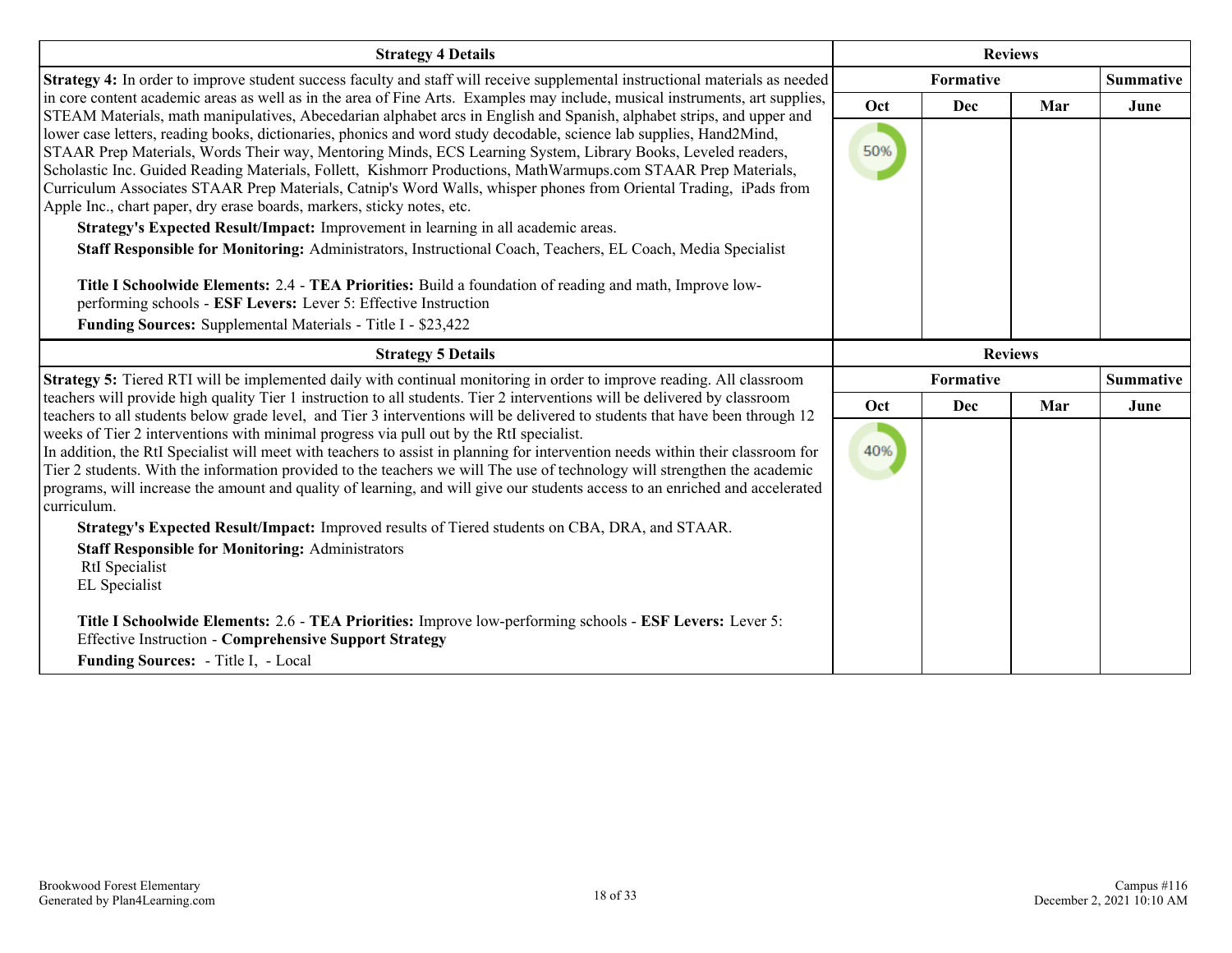| <b>Strategy 6 Details</b>                                                                                                                                                                                                                                                                                                                                                    | <b>Reviews</b> |           |                |                  |
|------------------------------------------------------------------------------------------------------------------------------------------------------------------------------------------------------------------------------------------------------------------------------------------------------------------------------------------------------------------------------|----------------|-----------|----------------|------------------|
| Strategy 6: RtI Specialist and RtI Aide, EL Specialist and EL Aide (EL, Migrant, LEP, Immigrant students) will provide                                                                                                                                                                                                                                                       |                | Formative |                | <b>Summative</b> |
| small group instruction to below grade level students during intervention time. Additional pull out instruction (including<br>tutoring) may be provided as needed. This will provide opportunities for all children, including sub-pops (economically<br>disadvantage, different racial and ethnic groups, students with disabilities, and English learners)                 | Oct            | Dec       | Mar            | June             |
| Strategy's Expected Result/Impact: Improved reading and math scores on DRA, CBAs, and STAAR.                                                                                                                                                                                                                                                                                 | 40%            |           |                |                  |
| <b>Staff Responsible for Monitoring: Administrators</b><br>RtI Specialist<br>Teachers                                                                                                                                                                                                                                                                                        |                |           |                |                  |
| Title I Schoolwide Elements: 2.4, 2.6 - TEA Priorities: Improve low-performing schools - ESF Levers: Lever<br>5: Effective Instruction - Comprehensive Support Strategy<br>Funding Sources: RTI Teacher and RTI AIDE - Title I - \$59,278, EL AIDE - Title III, Tutors - Title I - \$4,971                                                                                   |                |           |                |                  |
| , RESTART Tutors - RESTART Grant - \$3,000                                                                                                                                                                                                                                                                                                                                   |                |           |                |                  |
| <b>Strategy 7 Details</b>                                                                                                                                                                                                                                                                                                                                                    | <b>Reviews</b> |           |                |                  |
| Strategy 7: Gifted and Talented students will utilize Texas Performance Standards for project-based learning opportunities<br>(school garden). GT students will meet with a GT certified teacher weekly. GT students will participate in the yearly GT<br>Showcase, students will be given access to resources and materials such as iPads, Poster makers, chart paper, etc. |                | Formative |                | <b>Summative</b> |
|                                                                                                                                                                                                                                                                                                                                                                              | Oct            | Dec       | Mar            | June             |
| Strategy's Expected Result/Impact: Percentage of students who "Master Grade Level" on STAAR, GT<br>Showcase (Fall and Spring) Sign In Sheets                                                                                                                                                                                                                                 | 25%            |           |                |                  |
| <b>Staff Responsible for Monitoring: Administrators</b><br>Lead GT Teachers                                                                                                                                                                                                                                                                                                  |                |           |                |                  |
| Title I Schoolwide Elements: 2.4, 2.5 - TEA Priorities: Build a foundation of reading and math                                                                                                                                                                                                                                                                               |                |           |                |                  |
| Funding Sources: - Title I, - Local, iPads - Title I - \$2,469                                                                                                                                                                                                                                                                                                               |                |           |                |                  |
| <b>Strategy 8 Details</b>                                                                                                                                                                                                                                                                                                                                                    |                |           | <b>Reviews</b> |                  |
| Strategy 8: Family learning events addressing ELAR, Math, Science, and Dual Language will occur throughout the year to                                                                                                                                                                                                                                                       |                | Formative |                | <b>Summative</b> |
| improve student success and involve parents in the child's academics. Families will be gifted literary resources and<br>educational games to promote further parental involvement and support in academic growth.                                                                                                                                                            | Oct            | Dec       | Mar            | June             |
| Strategy's Expected Result/Impact: Improvement in student learning evidenced by CBA, DRA, and STAAR.<br>Sign-in sheets                                                                                                                                                                                                                                                       | 30%            |           |                |                  |
| <b>Staff Responsible for Monitoring: Administration</b>                                                                                                                                                                                                                                                                                                                      |                |           |                |                  |
| Title I Schoolwide Elements: 3.2 - TEA Priorities: Improve low-performing schools                                                                                                                                                                                                                                                                                            |                |           |                |                  |
| Funding Sources: - Title I, - Local                                                                                                                                                                                                                                                                                                                                          |                |           |                |                  |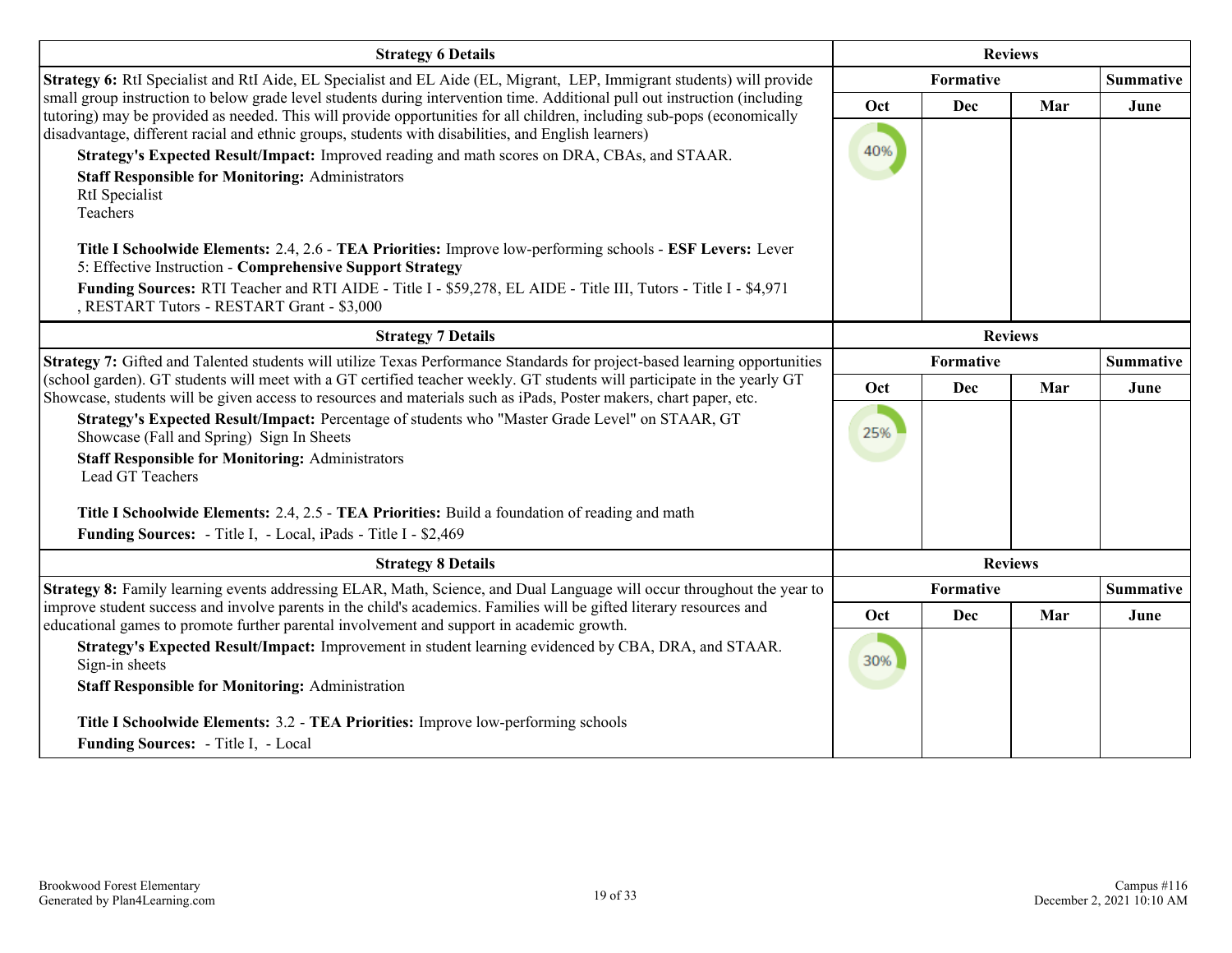| <b>Strategy 9 Details</b>                                                                                                                                                                                                                                                                                          |            | <b>Reviews</b> |                |                  |
|--------------------------------------------------------------------------------------------------------------------------------------------------------------------------------------------------------------------------------------------------------------------------------------------------------------------|------------|----------------|----------------|------------------|
| Strategy 9: Administrators will attend professional development throughout the year (TEPSA, Region 6 Workshops, etc,)in                                                                                                                                                                                            |            | Formative      |                |                  |
| order to become a more effective leader for all stakeholders in the school environment.                                                                                                                                                                                                                            | Oct        | Dec            | Mar            | June             |
| Strategy's Expected Result/Impact: Workshop certificates<br><b>Staff Responsible for Monitoring: Administrators</b><br>Title I Schoolwide Elements: 2.5 - TEA Priorities: Recruit, support, retain teachers and principals<br>Funding Sources: Admin PD - Title I - \$2,000                                        | 0%         |                |                |                  |
| <b>Strategy 10 Details</b>                                                                                                                                                                                                                                                                                         |            |                | <b>Reviews</b> |                  |
| Strategy 10: Immigrant students and parents will learn about American culture and interactions in the school system with a                                                                                                                                                                                         |            | Formative      |                | <b>Summative</b> |
| focus on literacy.                                                                                                                                                                                                                                                                                                 | Oct        | Dec            | Mar            | June             |
| Strategy's Expected Result/Impact: Increased participation in academic family nights.<br><b>Staff Responsible for Monitoring: Counselor</b><br>TEA Priorities: Improve low-performing schools - Comprehensive Support Strategy                                                                                     | 35%        |                |                |                  |
| <b>Funding Sources: - Local</b>                                                                                                                                                                                                                                                                                    |            |                |                |                  |
| <b>Strategy 11 Details</b>                                                                                                                                                                                                                                                                                         |            | <b>Reviews</b> |                |                  |
| Strategy 11: Dyslexia services will be offered by a certified dyslexia teacher in a small group setting to assist identified<br>students in targeted reading instruction.                                                                                                                                          |            | Formative      |                | <b>Summative</b> |
| Strategy's Expected Result/Impact: Progress on Mastery Checks related to Dyslexia Program and DRA<br>Assessments<br><b>Staff Responsible for Monitoring: Dyslexia Teacher</b><br>Title I Schoolwide Elements: 2.5, 2.6 - TEA Priorities:<br>Build a foundation of reading and math, Improve low-performing schools | Oct<br>40% | Dec            | Mar            | June             |
| <b>Strategy 12 Details</b>                                                                                                                                                                                                                                                                                         |            |                | <b>Reviews</b> |                  |
| Strategy 12: We continue to purchase English and Spanish Classroom Libraries to support all students with independent                                                                                                                                                                                              |            | Formative      |                | <b>Summative</b> |
| reading.<br>Strategy's Expected Result/Impact: Increase in DRA/EDL and district/state assessments.                                                                                                                                                                                                                 | Oct        | Dec            | Mar            | June             |
| <b>Staff Responsible for Monitoring: Teachers</b>                                                                                                                                                                                                                                                                  | 5%         |                |                |                  |
| Title I Schoolwide Elements: 2.4, 2.5, 2.6 - TEA Priorities: Build a foundation of reading and math, Improve<br>low-performing schools                                                                                                                                                                             |            |                |                |                  |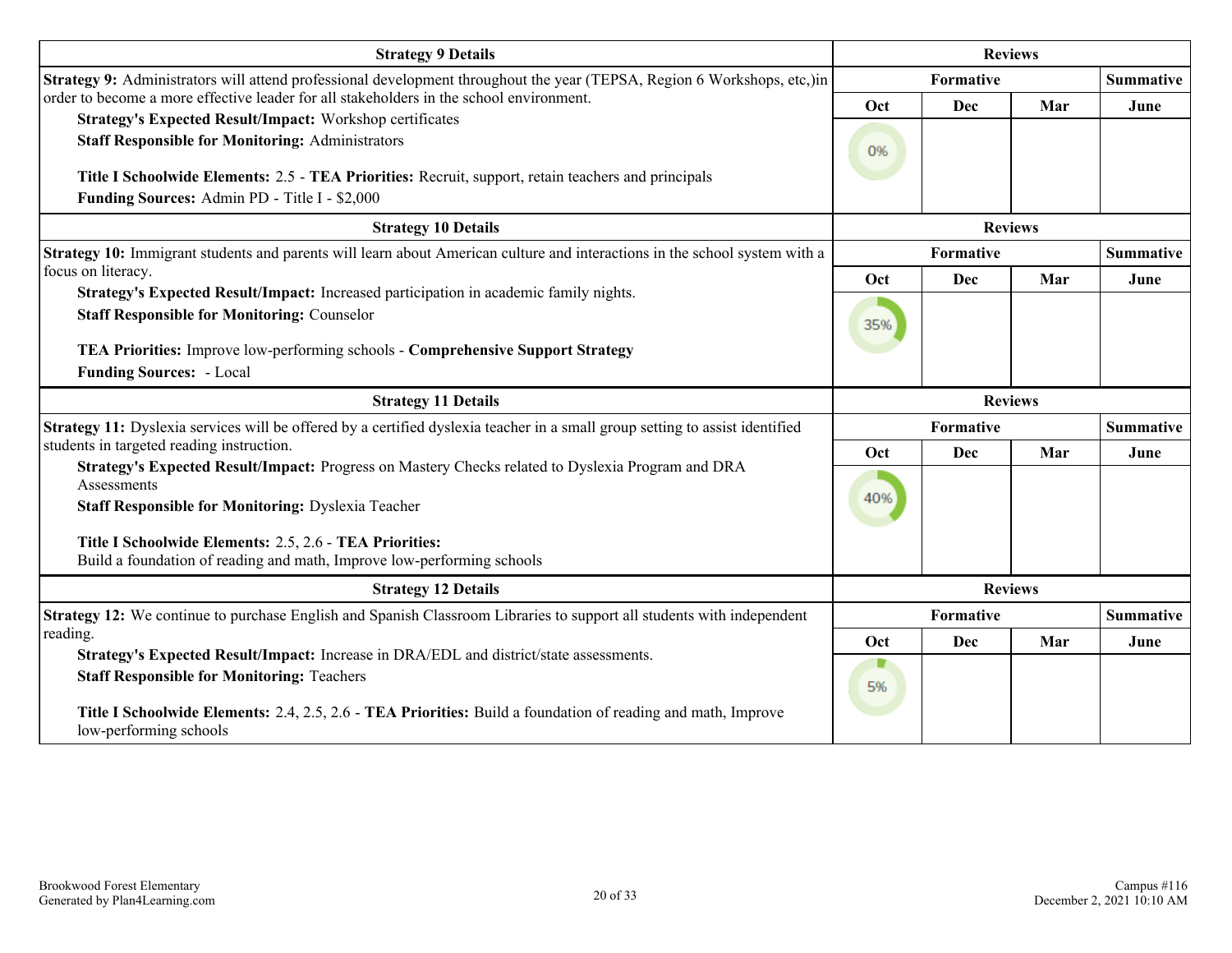| <b>Strategy 13 Details</b>                                                                                                                                                                                                                                                                                                                                                                          |           | <b>Reviews</b> |                |                  |  |
|-----------------------------------------------------------------------------------------------------------------------------------------------------------------------------------------------------------------------------------------------------------------------------------------------------------------------------------------------------------------------------------------------------|-----------|----------------|----------------|------------------|--|
| Strategy 13: Purchase online resources, Education Galaxy, Learning A-Z, and Study Island, to support student reading.                                                                                                                                                                                                                                                                               | Formative |                |                | <b>Summative</b> |  |
| Strategy's Expected Result/Impact: Improved student progress.                                                                                                                                                                                                                                                                                                                                       | Oct       | Dec            | Mar            | June             |  |
| Staff Responsible for Monitoring: Teacher, Instructional coaches<br>Title I Schoolwide Elements: 2.4, 2.6 - TEA Priorities:<br>Build a foundation of reading and math, Improve low-performing schools<br><b>Funding Sources:</b> Title I - Title I - \$6,400                                                                                                                                        | 30%       |                |                |                  |  |
| <b>Strategy 14 Details</b>                                                                                                                                                                                                                                                                                                                                                                          |           |                | <b>Reviews</b> |                  |  |
| Strategy 14: Brookwood Forest Elementary will implement John Winks +10 and data forms to monitor all students                                                                                                                                                                                                                                                                                       |           | Formative      |                | <b>Summative</b> |  |
| progress in academic areas.                                                                                                                                                                                                                                                                                                                                                                         | Oct       | Dec            | Mar            | June             |  |
| Strategy's Expected Result/Impact: +10 on students STAAR, Student goals<br>Staff Responsible for Monitoring: Teachers, Coaches, Administrators                                                                                                                                                                                                                                                      | 40%       |                |                |                  |  |
| Title I Schoolwide Elements: 2.4, 2.5, 2.6 - TEA Priorities: Recruit, support, retain teachers and principals,<br>Build a foundation of reading and math, Improve low-performing schools                                                                                                                                                                                                            |           |                |                |                  |  |
| <b>Strategy 15 Details</b>                                                                                                                                                                                                                                                                                                                                                                          |           |                | <b>Reviews</b> |                  |  |
| <b>Strategy 15:</b> An instructional coach/EL Coach will provide support for teachers in all academic areas. The coaches will                                                                                                                                                                                                                                                                       |           | Formative      |                | <b>Summative</b> |  |
| support teacher with professional development, collaborative lesson planning. lesson modeling, co-teaching, and<br>observations with feedback.                                                                                                                                                                                                                                                      | Oct       | Dec            | Mar            | June             |  |
| The instructional coaches will help strengthen the academic programs, will help increase the quality of learning, and will<br>help our teachers give our students access to an enriched and accelerated curriculum.<br>Strategy's Expected Result/Impact: Improved instruction, student success. STAAR scores, DRA levels, CBA<br>scores.<br><b>Staff Responsible for Monitoring: Administrator</b> | 45%       |                |                |                  |  |
| Instructional specialists<br>EL Director                                                                                                                                                                                                                                                                                                                                                            |           |                |                |                  |  |
| Title I Schoolwide Elements: 2.4, 2.5, 2.6 - TEA Priorities: Recruit, support, retain teachers and principals,<br>Improve low-performing schools - ESF Levers: Lever 5: Effective Instruction                                                                                                                                                                                                       |           |                |                |                  |  |
| Funding Sources: Professional Development - Title I - \$2,000                                                                                                                                                                                                                                                                                                                                       |           |                |                |                  |  |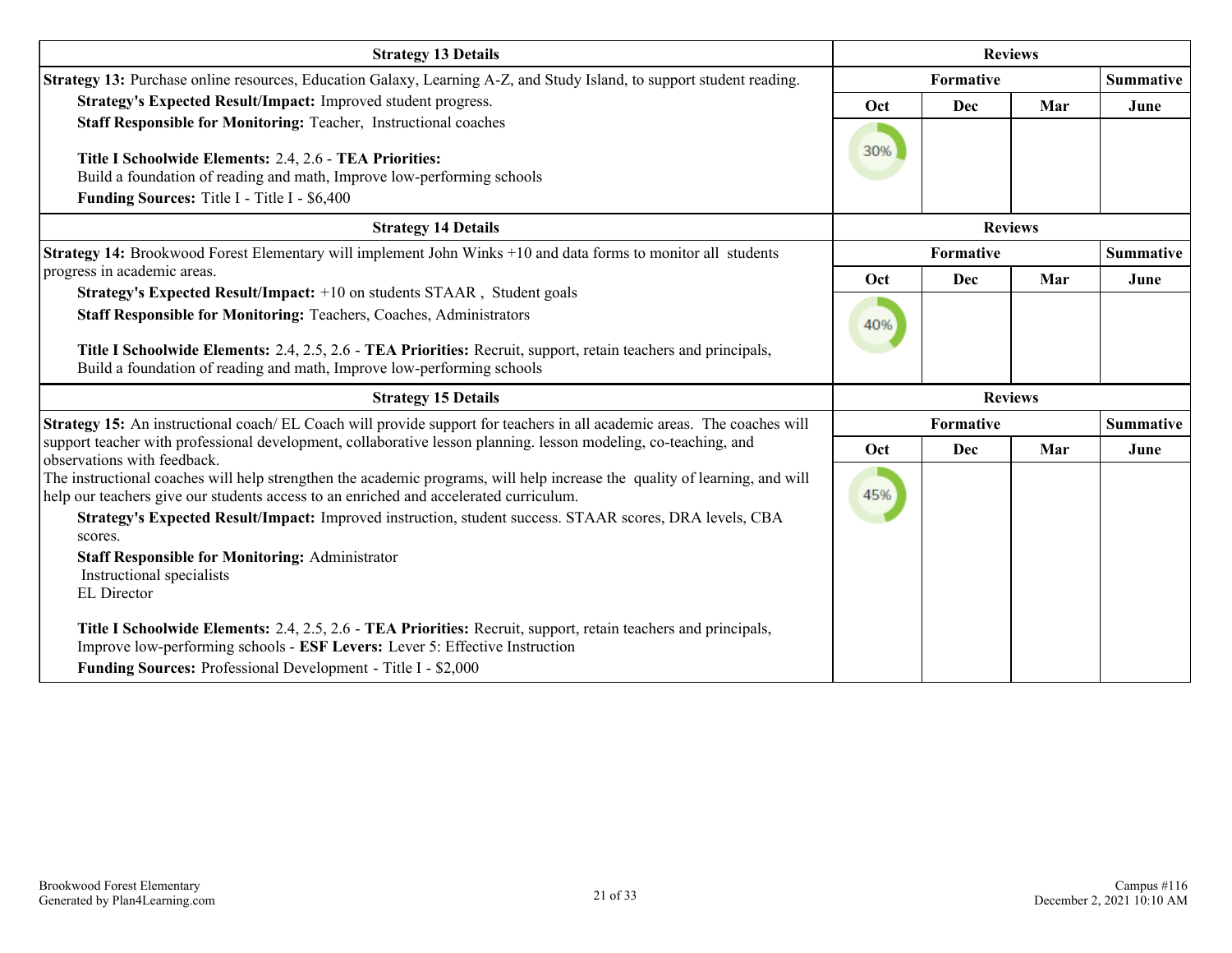| <b>Strategy 16 Details</b>                                                                                                                                                                                                                                                                                                                                                                                                | <b>Reviews</b> |                  |     |      |
|---------------------------------------------------------------------------------------------------------------------------------------------------------------------------------------------------------------------------------------------------------------------------------------------------------------------------------------------------------------------------------------------------------------------------|----------------|------------------|-----|------|
| Strategy 16: Brookwood Forest will implement HB3 PK-3 reading and math proficiency goals. Professional development,                                                                                                                                                                                                                                                                                                       |                | <b>Formative</b> |     |      |
| teacher resources and student resources will be purchased to implement goals with fidelity to reach targets for student                                                                                                                                                                                                                                                                                                   | Oct            | Dec              | Mar | June |
| learning.<br>Strategy's Expected Result/Impact: Students success in the academic areas of reading<br>and math will increase with the additional<br>supports.<br><b>Staff Responsible for Monitoring: Administration</b><br>TEA Priorities: Improve low-performing schools - ESF Levers: Lever 4: High-Quality Curriculum, Lever 5:<br><b>Effective Instruction</b><br><b>Funding Sources:</b> - Early Education Allotment | 40%            |                  |     |      |
| Accomplished<br>Continue/Modify<br>No Progress<br>100%                                                                                                                                                                                                                                                                                                                                                                    | Discontinue    |                  |     |      |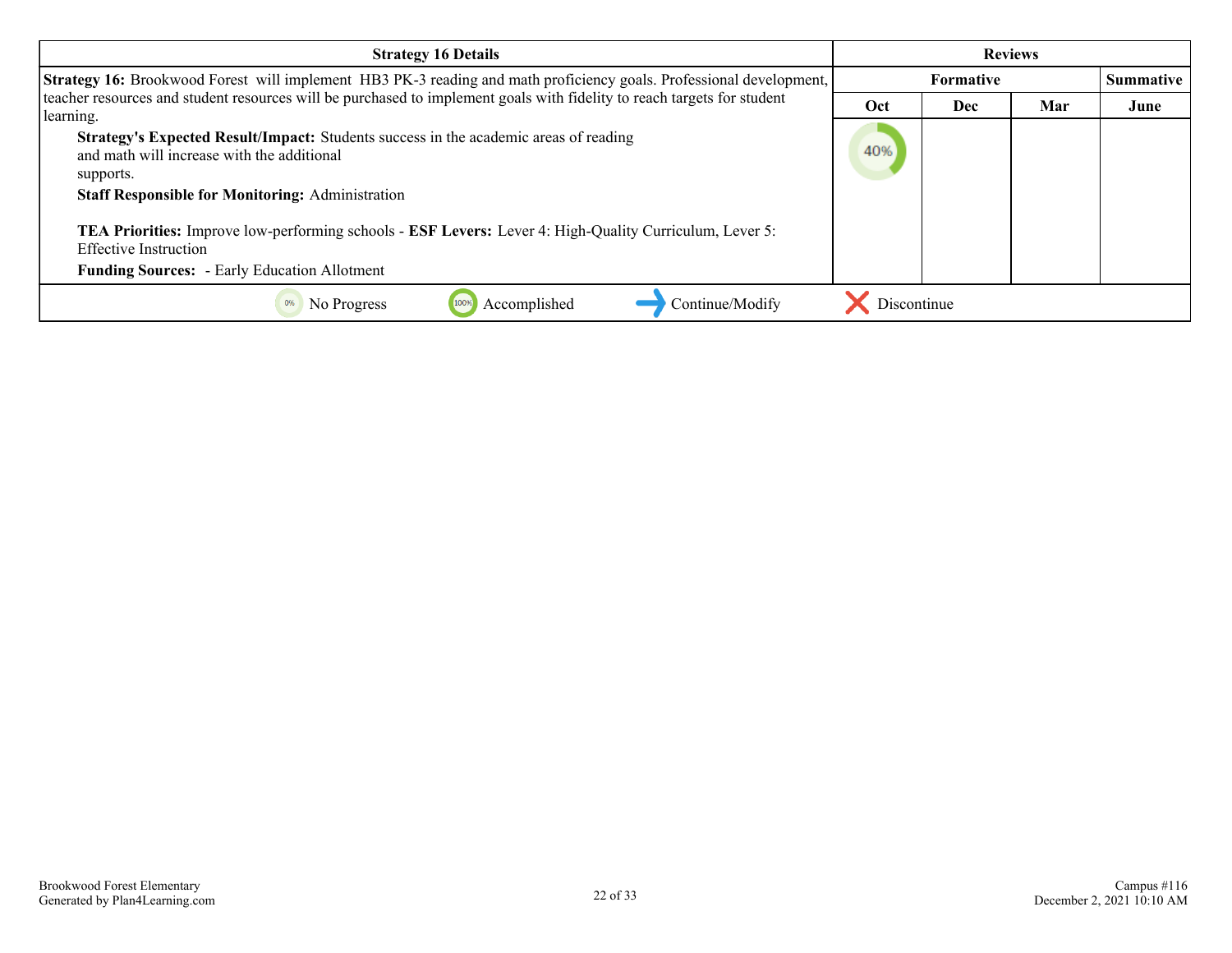**Goal 1:** Brookwood Forest Elementary School will increase the achievement of all students and prepare all students for post-secondary education and the workplace through high quality, student-centered programs.

**Performance Objective 2:** Brookwood Forest Elementary School will increase the attendance rate for students to 97%.

**Evaluation Data Sources:** The NCISD weekly attendance report and yearly TAPER Report will show an increased attendance rate for students enrolled at Brookwood Forests Elementary.

| <b>Strategy 1 Details</b>                                                                                              | <b>Reviews</b> |                  |     |      |
|------------------------------------------------------------------------------------------------------------------------|----------------|------------------|-----|------|
| <b>Strategy 1:</b> In order to improve attendance the Attendance Committee will meet with parents of students who have |                | <b>Formative</b> |     |      |
| attendance issues and follow the process outlined by the Student Services Department.                                  | Oct            | Dec              | Mar | June |
| Strategy's Expected Result/Impact: Increase in attendance.                                                             |                |                  |     |      |
| <b>Staff Responsible for Monitoring: Assistant Principal,</b>                                                          | 10%            |                  |     |      |
| Title I Schoolwide Elements: 2.6 - TEA Priorities: Improve low-performing schools                                      |                |                  |     |      |
| <b>Funding Sources: - Local</b>                                                                                        |                |                  |     |      |
| Continue/Modify<br>Accomplished<br>No Progress                                                                         | Discontinue    |                  |     |      |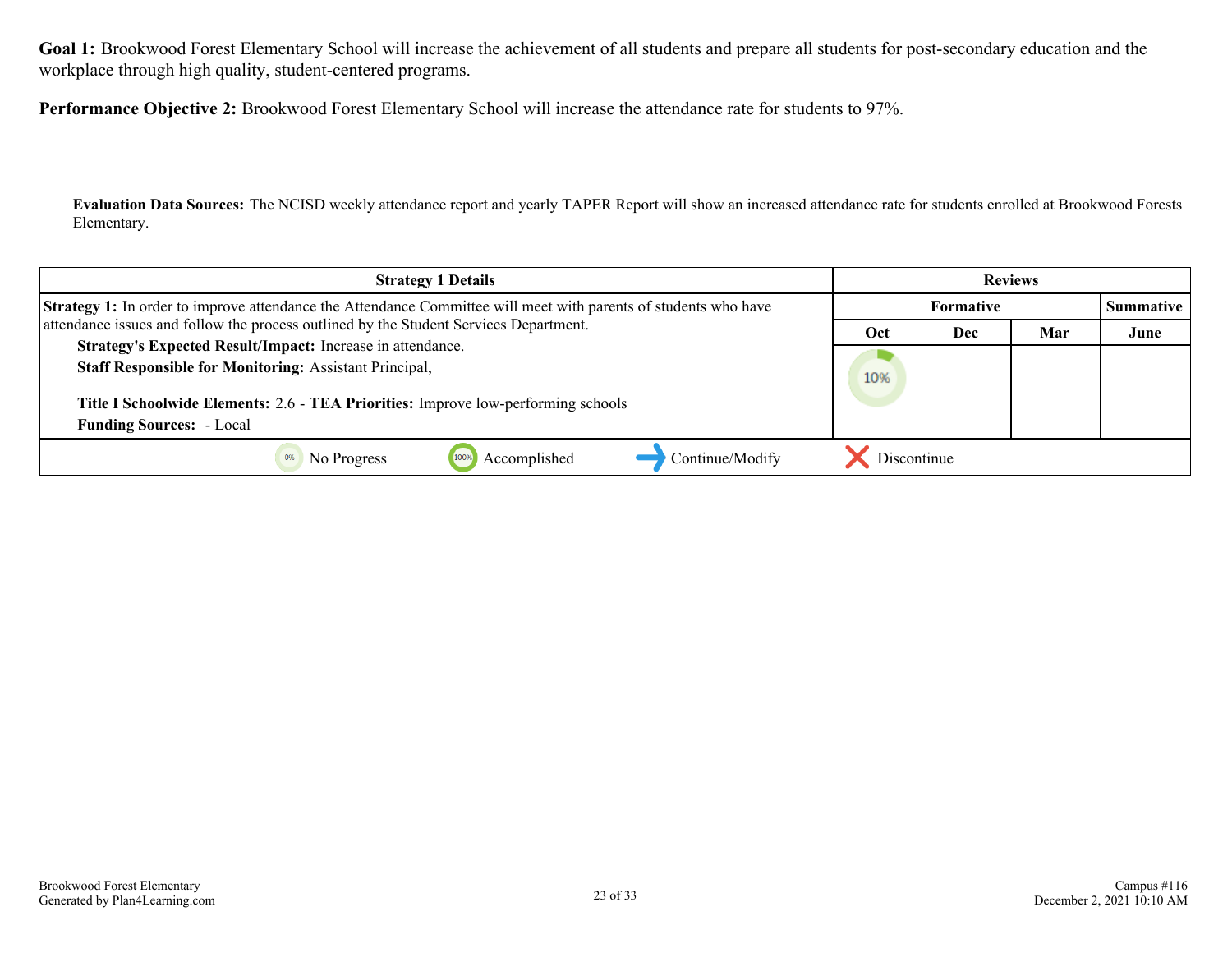**Goal 1:** Brookwood Forest Elementary School will increase the achievement of all students and prepare all students for post-secondary education and the workplace through high quality, student-centered programs.

**Performance Objective 3:** Brookwood Forest Elementary School will foster the use of technology as an effective tool for instruction and classroom management.

**Evaluation Data Sources:** Yearly evaluation of all overall technology plan.

| <b>Strategy 1 Details</b>                                                                                                                                                                                                                                                                                                                                                                                                                                                                                                                                                                                                             |             |                  | <b>Reviews</b> |                  |
|---------------------------------------------------------------------------------------------------------------------------------------------------------------------------------------------------------------------------------------------------------------------------------------------------------------------------------------------------------------------------------------------------------------------------------------------------------------------------------------------------------------------------------------------------------------------------------------------------------------------------------------|-------------|------------------|----------------|------------------|
| Strategy 1: All students and teachers are trained on internet safety and cyber bullying through classroom instruction for                                                                                                                                                                                                                                                                                                                                                                                                                                                                                                             |             | <b>Formative</b> |                | <b>Summative</b> |
| students and Eduhero courses to prevent online harassment and bullying to meet state requirements and Title 1 CIPA<br>requirements Parents are also involved through the district appropriate use of technology acknowledgement form, sent home<br>at the beginning of the school year and signed by the parents.<br>Strategy's Expected Result/Impact: Lesson plans, Eduhero documentation<br>Staff Responsible for Monitoring: Administrators, Media Specialist, Teachers<br>Title I Schoolwide Elements: 2.4, 2.5 - TEA Priorities: Recruit, support, retain teachers and principals<br><b>Funding Sources:</b> - Title I, - Local | Oct<br>40%  | Dec              | Mar            | June             |
| <b>Strategy 2 Details</b>                                                                                                                                                                                                                                                                                                                                                                                                                                                                                                                                                                                                             |             |                  | <b>Reviews</b> |                  |
| <b>Strategy 2:</b> On-going training for all staff in the effective use of Clear Touch boards, computers, computer programs,                                                                                                                                                                                                                                                                                                                                                                                                                                                                                                          |             | Formative        |                | <b>Summative</b> |
| Chrome books, and tablets will be provided in order to more effectively present lessons with the use of technology to assist<br>students. The use of technology will strengthen the academic programs, will increase the amount and quality of learning,                                                                                                                                                                                                                                                                                                                                                                              | <b>Oct</b>  | <b>Dec</b>       | Mar            | June             |
| and will give our students access to an enriched and accelerated curriculum.<br>Strategy's Expected Result/Impact: Agendas, Sign In Sheets,                                                                                                                                                                                                                                                                                                                                                                                                                                                                                           | 30%         |                  |                |                  |
| <b>Staff Responsible for Monitoring: Media Specialist</b>                                                                                                                                                                                                                                                                                                                                                                                                                                                                                                                                                                             |             |                  |                |                  |
| Title I Schoolwide Elements: 2.5 - TEA Priorities: Recruit, support, retain teachers and principals                                                                                                                                                                                                                                                                                                                                                                                                                                                                                                                                   |             |                  |                |                  |
| Accomplished<br>Continue/Modify<br>No Progress<br>100%                                                                                                                                                                                                                                                                                                                                                                                                                                                                                                                                                                                | Discontinue |                  |                |                  |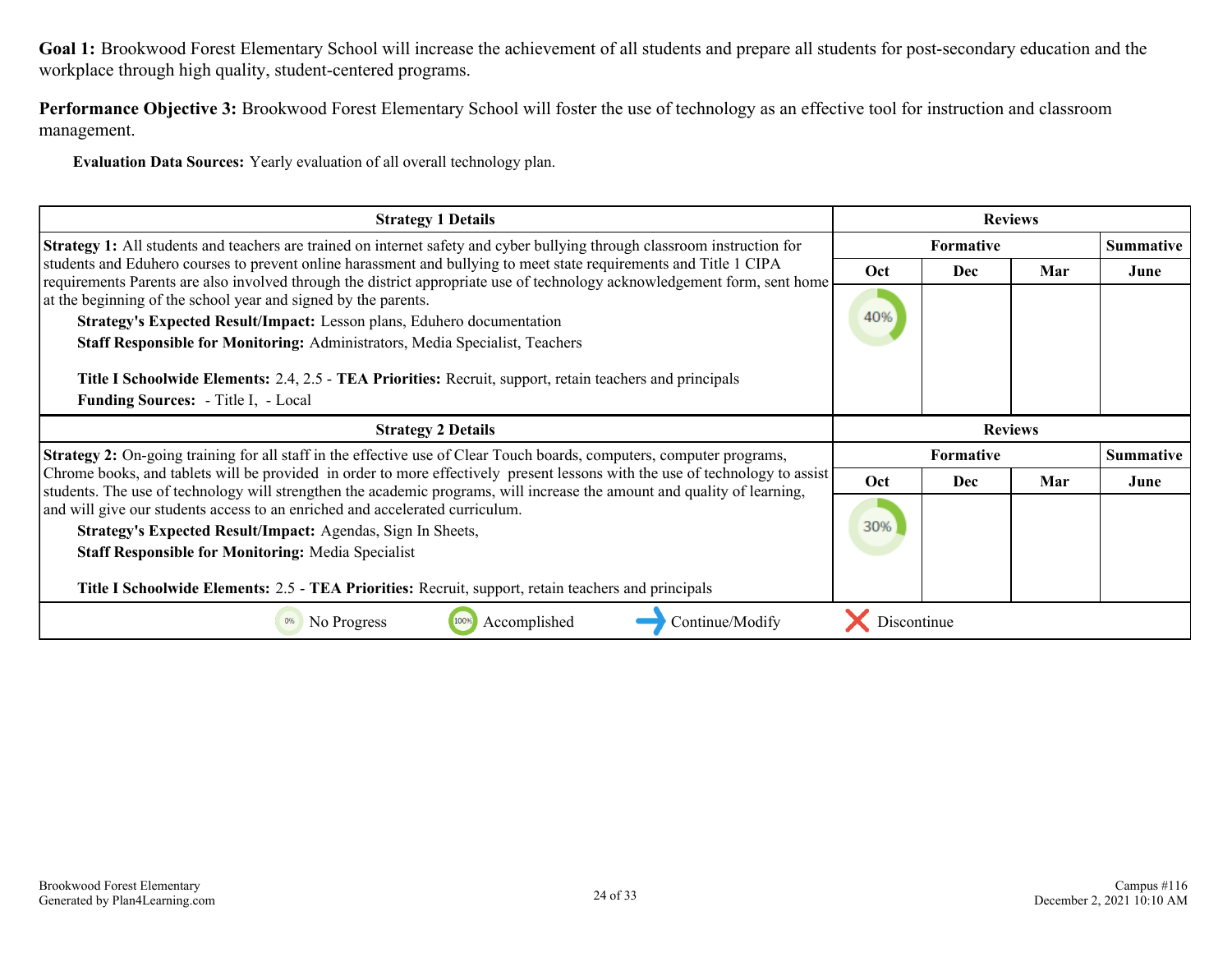<span id="page-24-0"></span>**Goal 2:** Brookwood Forest Elementary School will provide a safe and orderly environment that promotes student learning for all students.

**Performance Objective 1:** Brookwood Forest Elementary will provide a safe and orderly environment that promotes student learning for all students. Health and Wellness services will be available to all students.

| <b>Strategy 1 Details</b>                                                                                                                                                                 | <b>Reviews</b> |                  |     |           |
|-------------------------------------------------------------------------------------------------------------------------------------------------------------------------------------------|----------------|------------------|-----|-----------|
| <b>Strategy 1:</b> All identified Homeless students will be monitored and consulted with, as needed, for needs at home and                                                                |                | <b>Formative</b> |     | Summative |
| school.                                                                                                                                                                                   | Oct            | Dec              | Mar | June      |
| <b>Strategy's Expected Result/Impact:</b> Documentation from meetings, support/resources provided to those<br>students who qualify.<br><b>Staff Responsible for Monitoring: Counselor</b> |                |                  |     |           |
| Title I Schoolwide Elements: 2.6 - TEA Priorities: Improve low-performing schools                                                                                                         |                |                  |     |           |
| <b>Funding Sources:</b> Homeless student supplies and materials - Title I - \$500                                                                                                         |                |                  |     |           |
| Accomplished<br>Continue/Modify<br>No Progress                                                                                                                                            | Discontinue    |                  |     |           |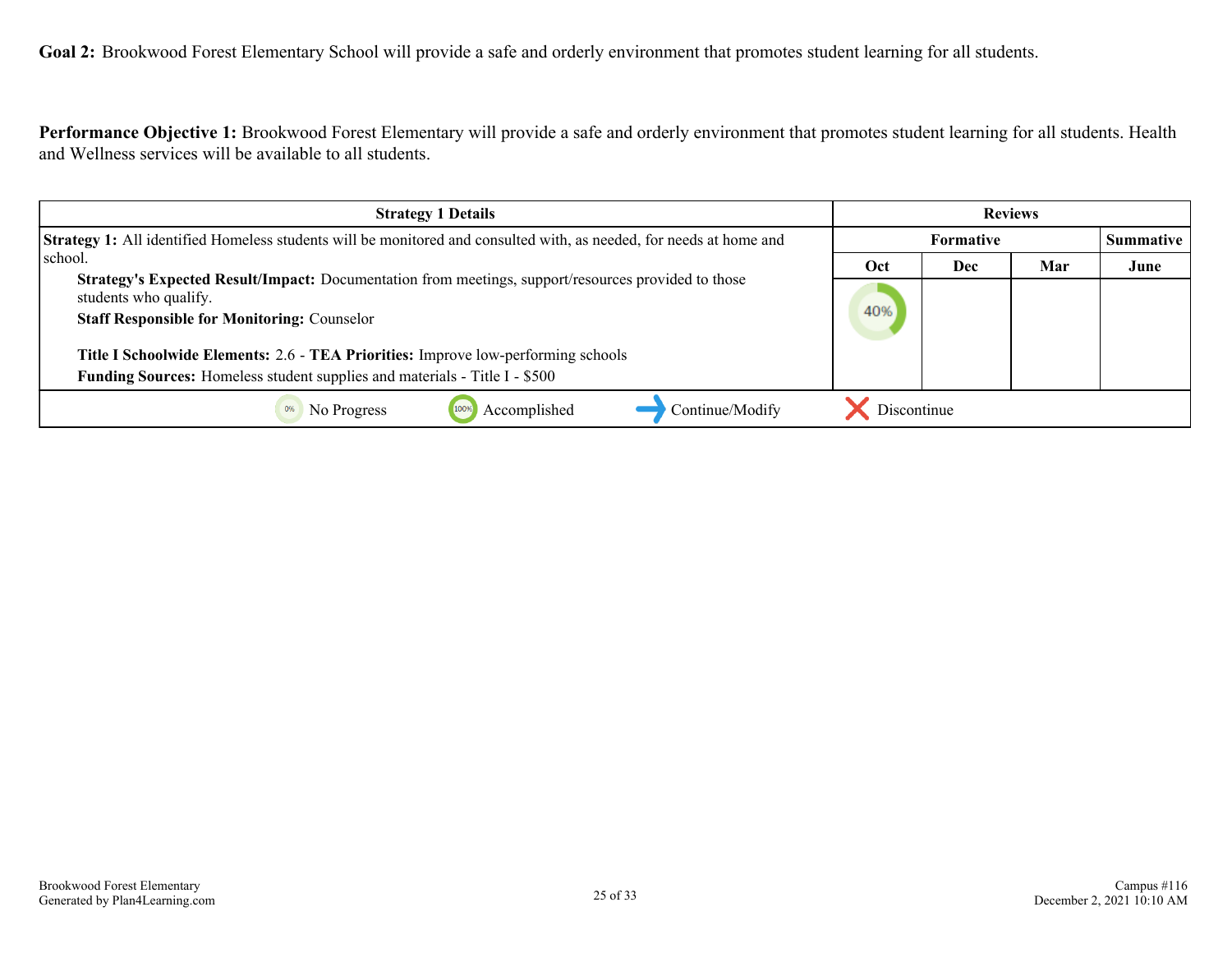<span id="page-25-0"></span>**Performance Objective 1:** All Brookwood Forest Elementary teachers will meet the ESSA (Every Student Succeeds Act) standards of highly effective and paraprofessionals will meet the ESSA standards of highly qualified.

**Evaluation Data Sources:** Campus and District Staff Plan will reflect 100% of teachers and paraprofessionals meeting the standards of ESSA.

| <b>Strategy 1 Details</b>                                                                                                                                                                                                                       | <b>Reviews</b> |                               |                |      |
|-------------------------------------------------------------------------------------------------------------------------------------------------------------------------------------------------------------------------------------------------|----------------|-------------------------------|----------------|------|
| Strategy 1: Brookwood Forest Elementary will hire and retain highly effective teachers which meet ESSA guidelines.                                                                                                                              |                | <b>Formative</b>              |                |      |
| Strategy's Expected Result/Impact: Job Fair Applications, Job Postings, Low teacher/staff turnover                                                                                                                                              | Oct            | Dec                           | Mar            | June |
| <b>Staff Responsible for Monitoring: Administrators</b><br>TEA Priorities: Recruit, support, retain teachers and principals, Improve low-performing schools                                                                                     |                |                               |                |      |
| <b>Strategy 2 Details</b>                                                                                                                                                                                                                       |                |                               | <b>Reviews</b> |      |
| Strategy 2: Brookwood Forest Elementary will participate in all District sponsored and related hiring activities and events,<br>as well as attend various jobs fairs and University campus visits to attract new and Highly Qualified teachers. |                | Summative<br><b>Formative</b> |                |      |
|                                                                                                                                                                                                                                                 |                | <b>Dec</b>                    | Mar            | June |
| Strategy's Expected Result/Impact: 100% of staff hired meets the highly effective standards.<br><b>Staff Responsible for Monitoring: Administrators</b>                                                                                         | 0%             |                               |                |      |
| 0%<br>Continue/Modify<br>No Progress<br>Accomplished                                                                                                                                                                                            | Discontinue    |                               |                |      |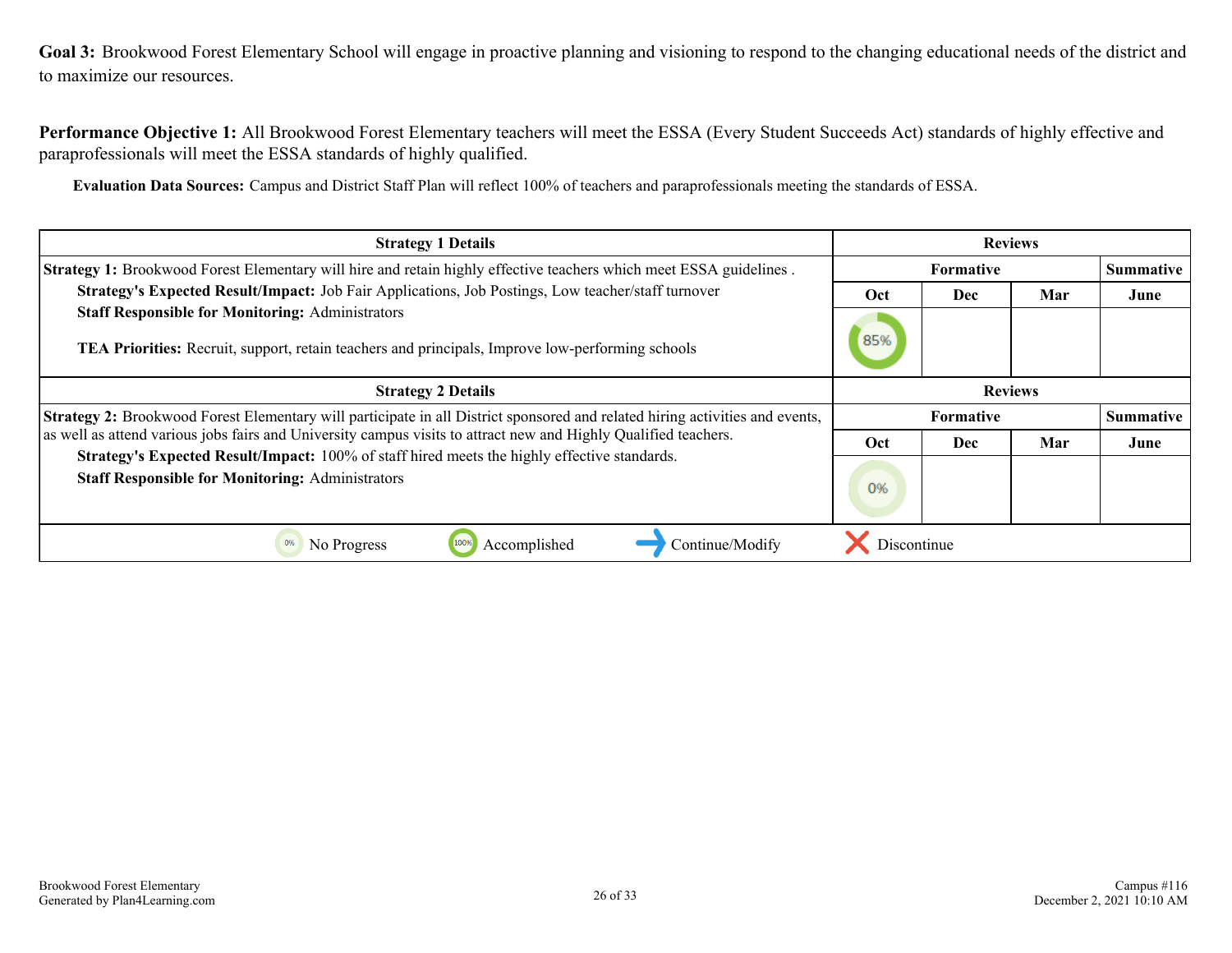**Performance Objective 2:** Brookwood Forest Elementary will provide meaningful and quality professional growth opportunities for all administrators, teachers, and paraprofessionals. 100% of identified staff will participate in a minimum of 12 hours of high-quality professional development activities during the year.

**Evaluation Data Sources:** Brookwood Forest Elementary will collect data regarding staff participation and the effectiveness of staff development activities.

| <b>Strategy 1 Details</b>                                                                                                                                                                                                                                                                |                  | <b>Reviews</b>   |                  |                  |
|------------------------------------------------------------------------------------------------------------------------------------------------------------------------------------------------------------------------------------------------------------------------------------------|------------------|------------------|------------------|------------------|
| Strategy 1: Brookwood Forest Elementary administrators and staff will attend professional development training                                                                                                                                                                           | <b>Formative</b> |                  | <b>Summative</b> |                  |
| opportunities throughout the year to improve student academics, school culture and parental involvement.<br>Examples: TEPSA, Grow, Gather, Go, Dyslexia conferences (region 4), Region 6, HCDE, Texas Library Conference.<br>Strategy's Expected Result/Impact: Improved student scores. |                  | <b>Dec</b>       | Mar              | June             |
|                                                                                                                                                                                                                                                                                          |                  |                  |                  |                  |
| <b>Staff Responsible for Monitoring: Administrators</b>                                                                                                                                                                                                                                  | 50%              |                  |                  |                  |
| Counselor                                                                                                                                                                                                                                                                                |                  |                  |                  |                  |
| Dyslexia Specialist                                                                                                                                                                                                                                                                      |                  |                  |                  |                  |
| Media Specialist                                                                                                                                                                                                                                                                         |                  |                  |                  |                  |
| Teachers                                                                                                                                                                                                                                                                                 |                  |                  |                  |                  |
| <b>TEA Priorities:</b> Recruit, support, retain teachers and principals                                                                                                                                                                                                                  |                  |                  |                  |                  |
|                                                                                                                                                                                                                                                                                          |                  |                  |                  |                  |
| <b>Strategy 2 Details</b>                                                                                                                                                                                                                                                                |                  | <b>Reviews</b>   |                  |                  |
| Strategy 2: The administrative team will do a staff only implementation of 7 Mindsets, an SEL curriculum for staff that                                                                                                                                                                  |                  | <b>Formative</b> |                  | <b>Summative</b> |
| promotes meaningful conversations, connections, and realtionships between students and teachers. Implementation will                                                                                                                                                                     | <b>Oct</b>       | Dec              | Mar              | June             |
| include ongoing professional development.<br>Strategy's Expected Result/Impact: TAPR, PEIMS, and Panorama data will be disaggregated to identify<br>trends in Social Emotional Learning capacity of staff and students, specifically regarding attendance, discipline,                   | 50%              |                  |                  |                  |
| and grades                                                                                                                                                                                                                                                                               |                  |                  |                  |                  |
| <b>Staff Responsible for Monitoring: Administrative Team</b>                                                                                                                                                                                                                             |                  |                  |                  |                  |
| <b>ESF Levers:</b> Lever 3: Positive School Culture                                                                                                                                                                                                                                      |                  |                  |                  |                  |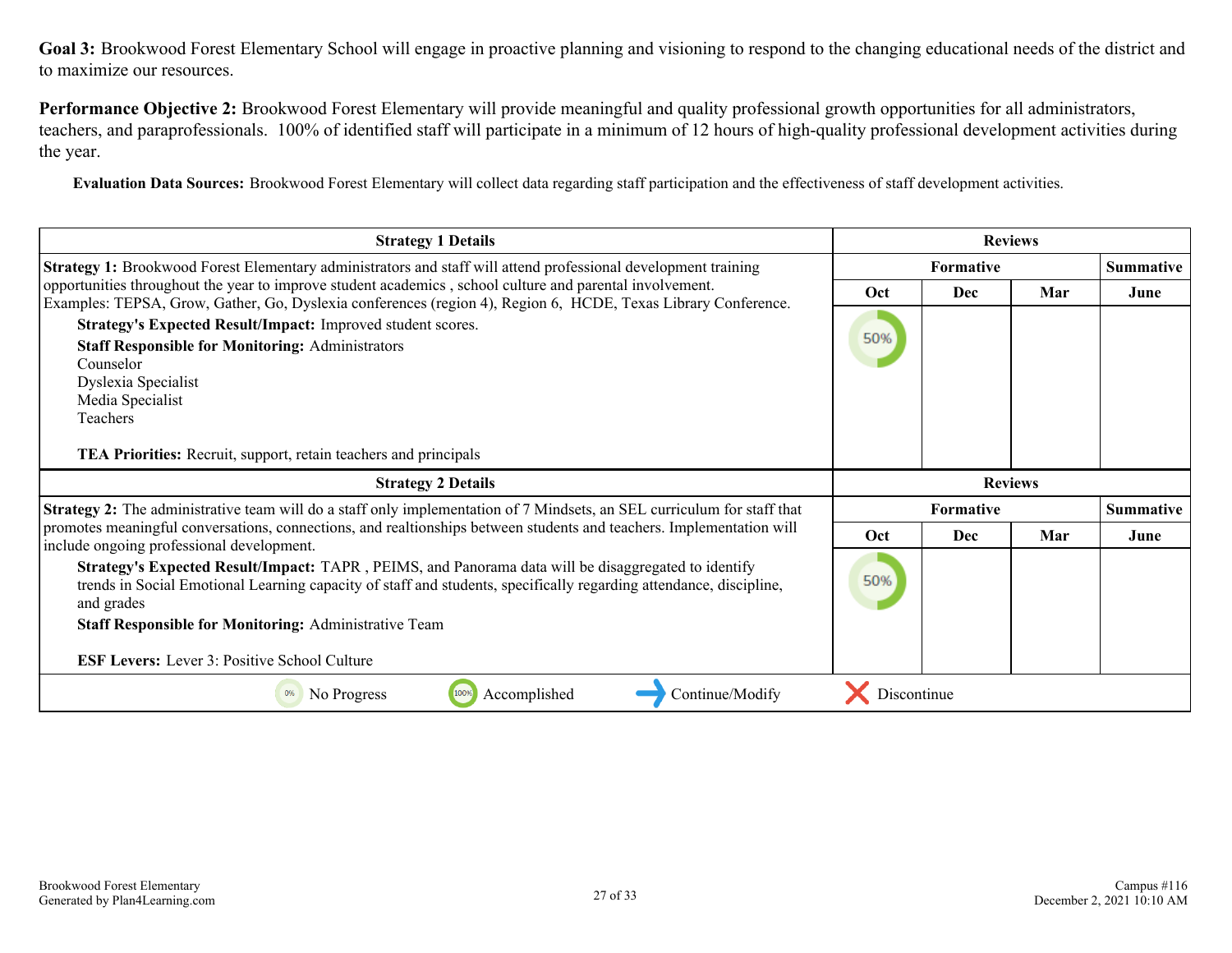**Performance Objective 3:** Brookwood Forest Elementary will have an attendance rate of 95% or above.

**Evaluation Data Sources:** Weekly attendance percentages from the PIEMS department.

| <b>Strategy 1 Details</b>                                                                                                                                                                                                                                                               | <b>Reviews</b> |                  |     |           |
|-----------------------------------------------------------------------------------------------------------------------------------------------------------------------------------------------------------------------------------------------------------------------------------------|----------------|------------------|-----|-----------|
| <b>Strategy 1:</b> In order to improve student attendance rate and academics Brookwood will provide incentives for being to                                                                                                                                                             |                | <b>Formative</b> |     | Summative |
| school on time and perfect attendance.<br>Examples: Weekly H.E.R.O. and 9 weeks and semester perfect attendance certificates.                                                                                                                                                           | Oct            | Dec              | Mar | June      |
| Strategy's Expected Result/Impact: 95% or above in weekly attendance report from PEIMS. Increase in<br>perfect attendance certificates.<br><b>Staff Responsible for Monitoring: Administrators</b><br>Title I Schoolwide Elements: 2.5 - TEA Priorities: Improve low-performing schools | 0%             |                  |     |           |
| Accomplished<br>Continue/Modify<br>No Progress                                                                                                                                                                                                                                          | Discontinue    |                  |     |           |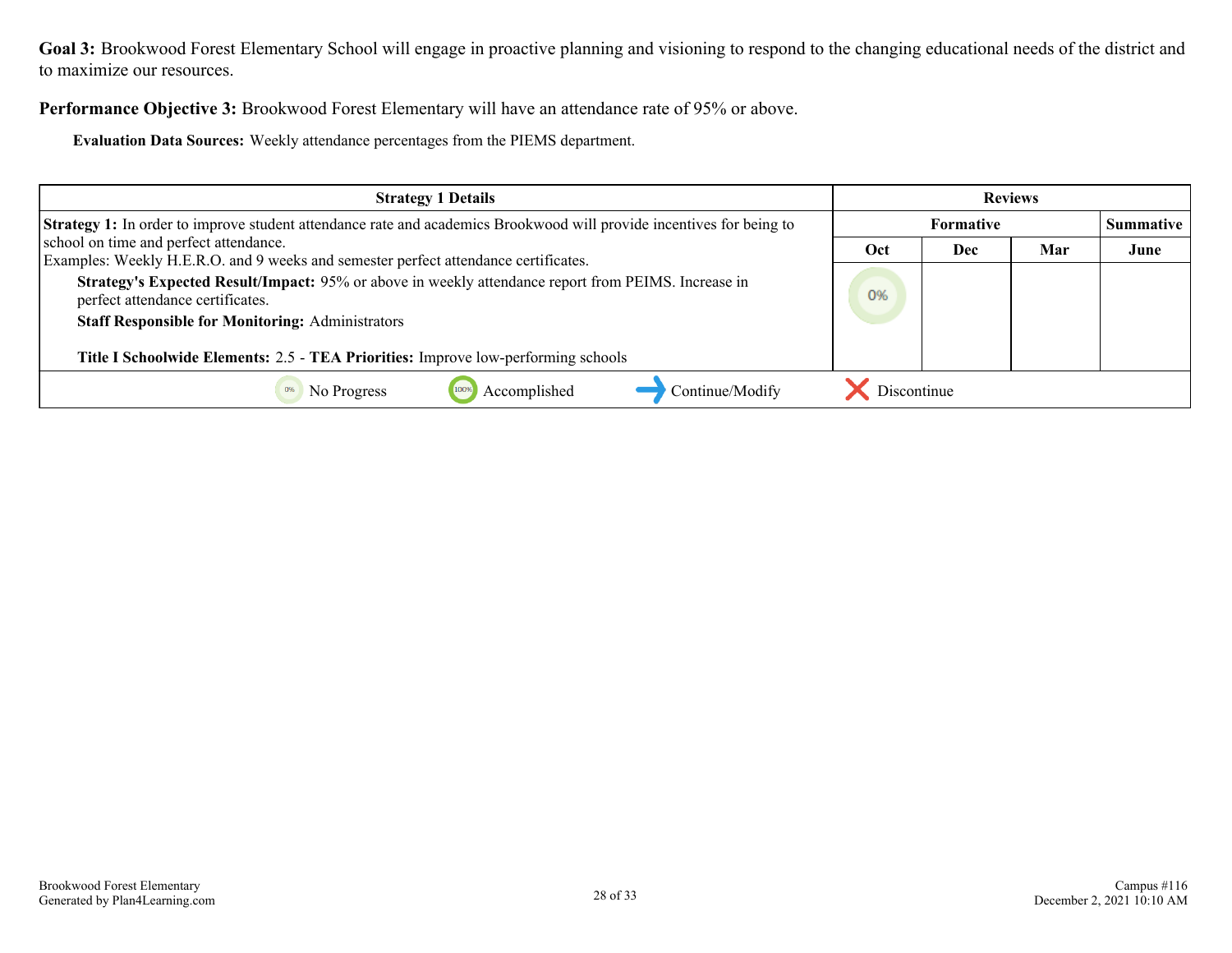**Performance Objective 4:** Brookwood Forest will develop an effective and efficient transition program to enroll four-year-olds into the Pre-Kindergarten program.

**Evaluation Data Sources:** Pre-Kindergarten enrollment and attendance will be 97%.

| <b>Strategy 1 Details</b>                                                                                                        |             |                  | <b>Reviews</b> |                  |
|----------------------------------------------------------------------------------------------------------------------------------|-------------|------------------|----------------|------------------|
| <b>Strategy 1:</b> All PreK students will receive a backpack with supplies during registration or at the beginning of the school |             | <b>Formative</b> |                | <b>Summative</b> |
| vear.                                                                                                                            | Oct         | Dec              | Mar            | June             |
| Strategy's Expected Result/Impact: 100% of students and parents receive the backpack.                                            |             |                  |                |                  |
| <b>Staff Responsible for Monitoring: Registrar</b>                                                                               |             |                  |                |                  |
| Title I Schoolwide Elements: 2.4, 2.5 - TEA Priorities:                                                                          |             |                  |                |                  |
| Build a foundation of reading and math, Improve low-performing schools                                                           |             |                  |                |                  |
| Continue/Modify<br>Accomplished<br>No Progress<br>1009                                                                           | Discontinue |                  |                |                  |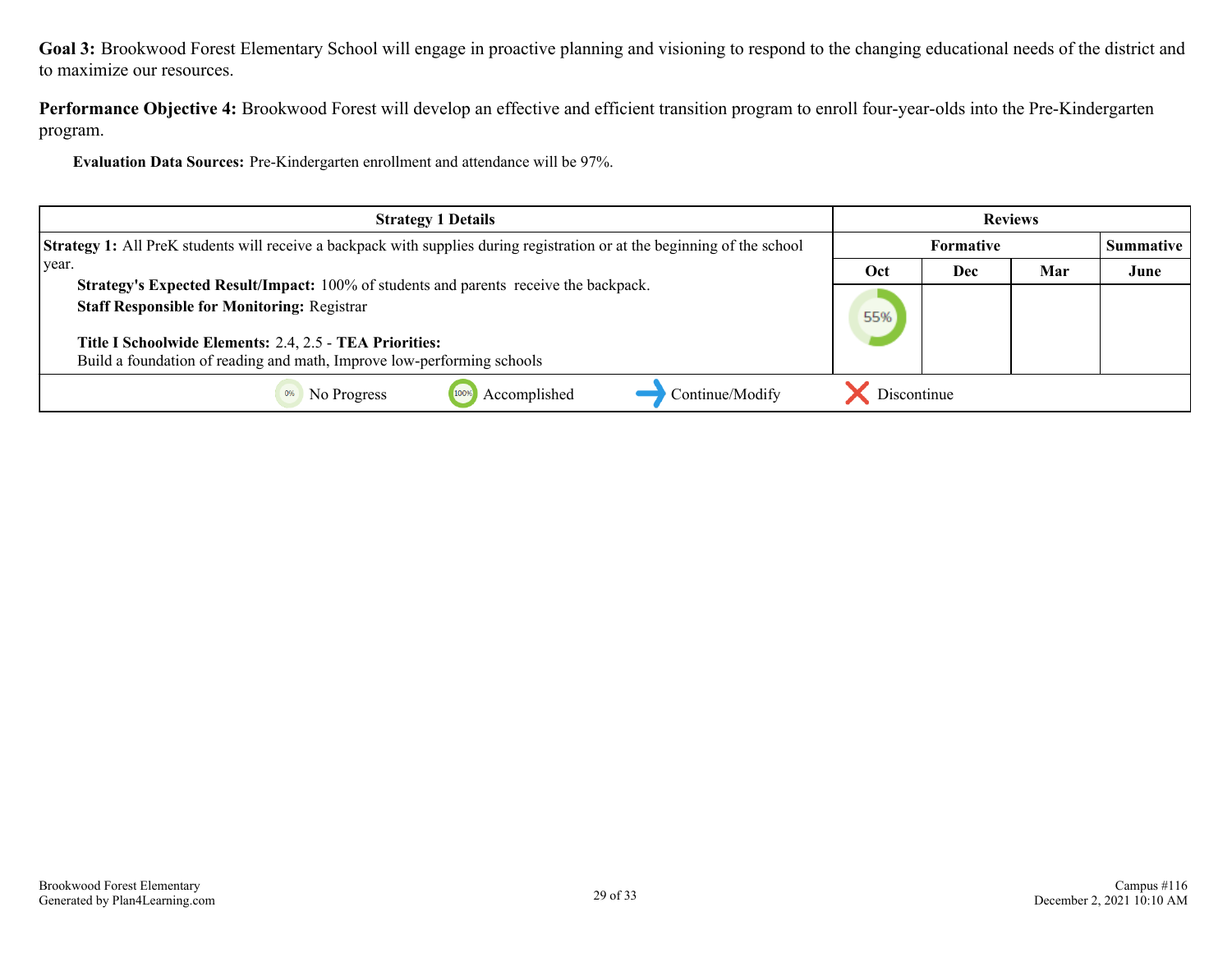**Performance Objective 5:** Brookwood Forest Elementary will develop an effective and efficient transition program with the zoned middle school to ensure a smooth transition of 5th-grade students to 6th grade.

**Evaluation Data Sources:** 100% of fifth graders will complete their class schedules for the next school year by the end of May.

| <b>Strategy 1 Details</b>                                                                                                                                                                              |                  | <b>Reviews</b>   |                  |                  |
|--------------------------------------------------------------------------------------------------------------------------------------------------------------------------------------------------------|------------------|------------------|------------------|------------------|
| <b>Strategy 1:</b> Brookwood Forests Elementary will collaborate with the zoned middle school to schedule a visit for all 5th                                                                          | <b>Formative</b> |                  | <b>Summative</b> |                  |
| grade students to the middle school campus.<br>Strategy's Expected Result/Impact: Student Schedule Forms, Field Trip Forms<br><b>Staff Responsible for Monitoring: Counselor</b><br>5th Grade Teachers | Oct<br>0%        | Dec              | Mar              | June             |
| <b>TEA Priorities:</b> Connect high school to career and college                                                                                                                                       |                  |                  |                  |                  |
| <b>Strategy 2 Details</b>                                                                                                                                                                              |                  | <b>Reviews</b>   |                  |                  |
| Strategy 2: Brookwood Forest Elementary counselor will work with the middle school counselor to have students complete                                                                                 |                  | <b>Formative</b> |                  | <b>Summative</b> |
| the course selection forms in the Spring.<br>Strategy's Expected Result/Impact: Completed student course forms.                                                                                        | Oct              | Dec              | Mar              | June             |
| <b>Staff Responsible for Monitoring: Administrators</b><br>Counselor<br>5th Grade Teachers                                                                                                             |                  |                  |                  |                  |
| <b>TEA Priorities:</b> Connect high school to career and college                                                                                                                                       |                  |                  |                  |                  |
| Continue/Modify<br>No Progress<br>100%<br>Accomplished                                                                                                                                                 | Discontinue      |                  |                  |                  |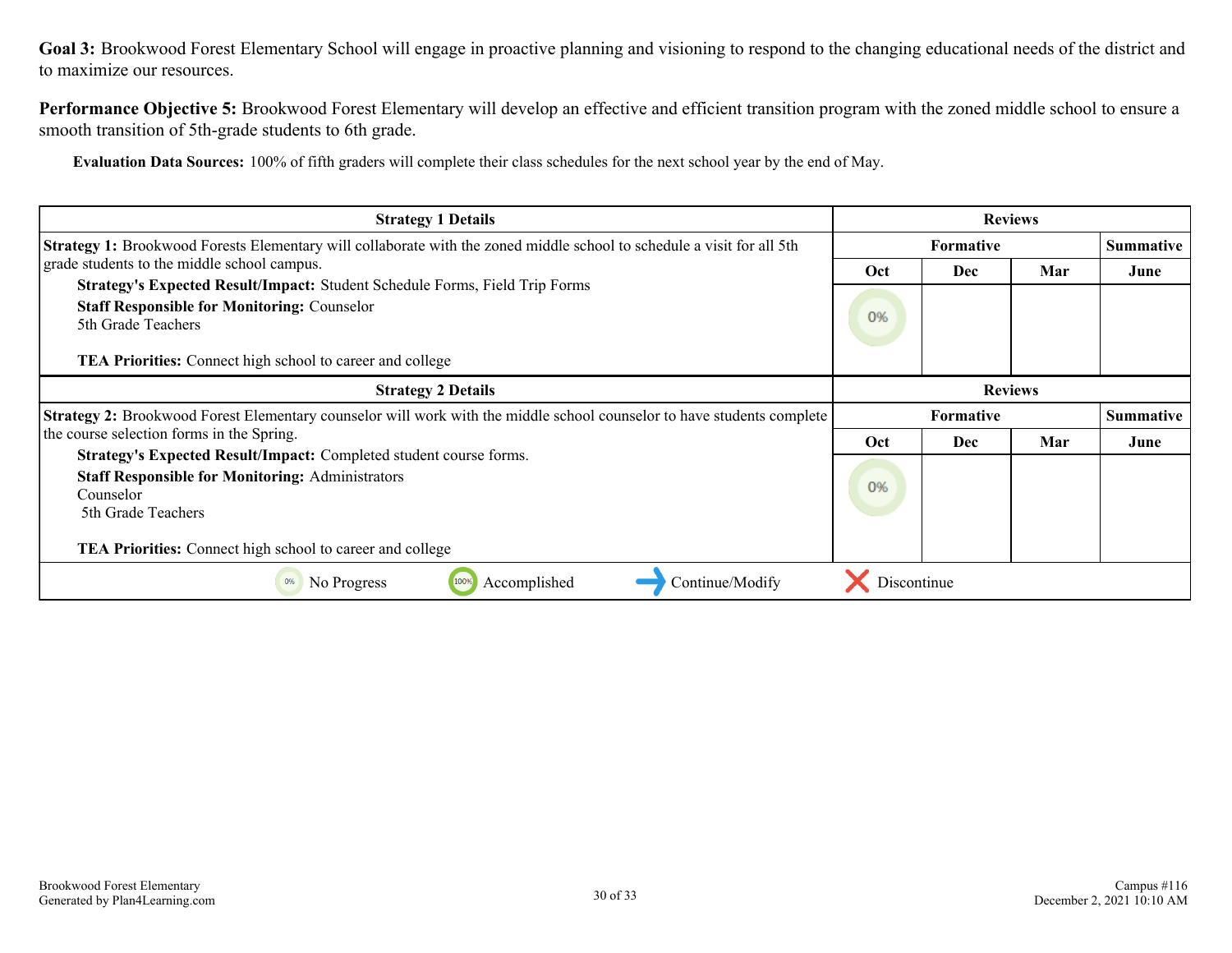<span id="page-30-0"></span>**Goal 4:** Brookwood Forest Elementary School will increase opportunities for parent/community involvement in all educational processes of our district.

**Performance Objective 1:** In order to improve parental involvement parents are encouraged to participate in school events such as field trip chaperones, and volunteer in school

| <b>Strategy 1 Details</b>                                                                                                                                                                                                                 | <b>Reviews</b> |                |                  |                  |  |
|-------------------------------------------------------------------------------------------------------------------------------------------------------------------------------------------------------------------------------------------|----------------|----------------|------------------|------------------|--|
| <b>Strategy 1:</b> Evening programs (Meet the Teacher Night, Reading Night, Fine Arts Night, Dual Language Nights, Book                                                                                                                   | Formative      |                | <b>Summative</b> |                  |  |
| Farris, and other family nights) in order to increase parent involvement.                                                                                                                                                                 | Oct            | Dec            | Mar              | June             |  |
| Strategy's Expected Result/Impact: Increased number of parent involvement.<br><b>Staff Responsible for Monitoring: Administration</b><br>TEA Priorities: Improve low-performing schools                                                   | 50%            |                |                  |                  |  |
| <b>Strategy 2 Details</b>                                                                                                                                                                                                                 |                | <b>Reviews</b> |                  |                  |  |
| <b>Strategy 2:</b> Parents will have multiple opportunities to learn about TItle 1 and how it affects Brookwood Forest                                                                                                                    |                | Formative      |                  | <b>Summative</b> |  |
| Elementary. In the meeting they will learn about Title 1 funding and requirements.                                                                                                                                                        | Oct            | Dec            | Mar              | June             |  |
| Strategy's Expected Result/Impact: Sign- In Sheets, Agendas, Notes<br><b>Staff Responsible for Monitoring: Administration</b>                                                                                                             |                |                |                  |                  |  |
| <b>Title I Schoolwide Elements: 3.1</b>                                                                                                                                                                                                   |                |                |                  |                  |  |
| <b>Strategy 3 Details</b>                                                                                                                                                                                                                 | <b>Reviews</b> |                |                  |                  |  |
| Strategy 3: Parents will collaborate with the campus planning committee to update the School/Parent Compact and Parents<br>and Family Engagement Policy.                                                                                  |                | Formative      |                  | <b>Summative</b> |  |
| Strategy's Expected Result/Impact: Sign-In Sheet, Agenda, Compact and Policy                                                                                                                                                              | Oct            | Dec            | Mar              | June             |  |
| <b>Staff Responsible for Monitoring: Administrator</b><br>Title I Schoolwide Elements: 3.2 - ESF Levers: Lever 3: Positive School Culture                                                                                                 | 50%            |                |                  |                  |  |
| <b>Strategy 4 Details</b>                                                                                                                                                                                                                 | <b>Reviews</b> |                |                  |                  |  |
| Strategy 4: Brookwood Forest Elementary will utilize social media such as campus website, Facebook, Twitter and Class                                                                                                                     | Formative      |                |                  | <b>Summative</b> |  |
| Dojo to communicate effectively with parents.                                                                                                                                                                                             | Oct            | Dec            | Mar              | June             |  |
| Strategy's Expected Result/Impact: Documentation from websites, Facebook post, Twitter tweets, class dojo<br>responses an parent surveys on communication.<br><b>Staff Responsible for Monitoring: Media Specialist</b><br>Administrators | 50%            |                |                  |                  |  |
| <b>TEA Priorities:</b> Improve low-performing schools                                                                                                                                                                                     |                |                |                  |                  |  |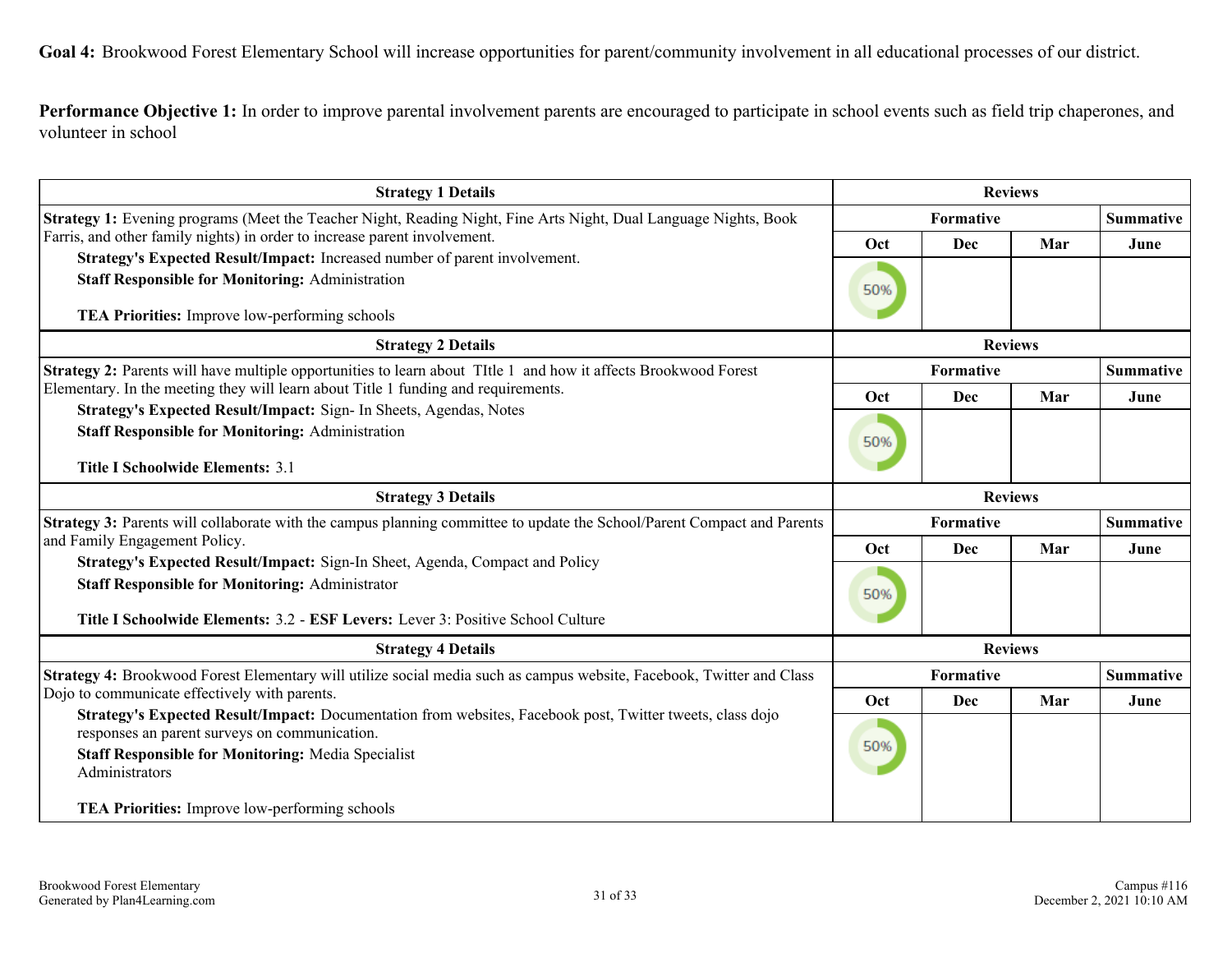| <b>Strategy 5 Details</b>                                                                                                                                                                                       |             |                                      | <b>Reviews</b> |      |
|-----------------------------------------------------------------------------------------------------------------------------------------------------------------------------------------------------------------|-------------|--------------------------------------|----------------|------|
| <b>Strategy 5:</b> Parents will be encouraged to participate in Parenting Partners at Brookwood Forest Elementary in order to                                                                                   |             | <b>Summative</b><br><b>Formative</b> |                |      |
| empower parents to become contributors to their child's academic success. Meetings will be helps at the school (virtually<br>due to social distancing) for a total of seven times in Fall and Spring semesters. | Oct         | Dec                                  | Mar            | June |
| <b>Strategy's Expected Result/Impact: Sign-in sheets</b><br>Parenting Partners survey<br><b>Staff Responsible for Monitoring: EL Specialist</b>                                                                 |             |                                      |                |      |
| <b>Title I Schoolwide Elements: 3.2</b>                                                                                                                                                                         |             |                                      |                |      |
| <b>Funding Sources:</b> - Title I - \$4,000                                                                                                                                                                     |             |                                      |                |      |
| Continue/Modify<br>Accomplished<br>No Progress                                                                                                                                                                  | Discontinue |                                      |                |      |